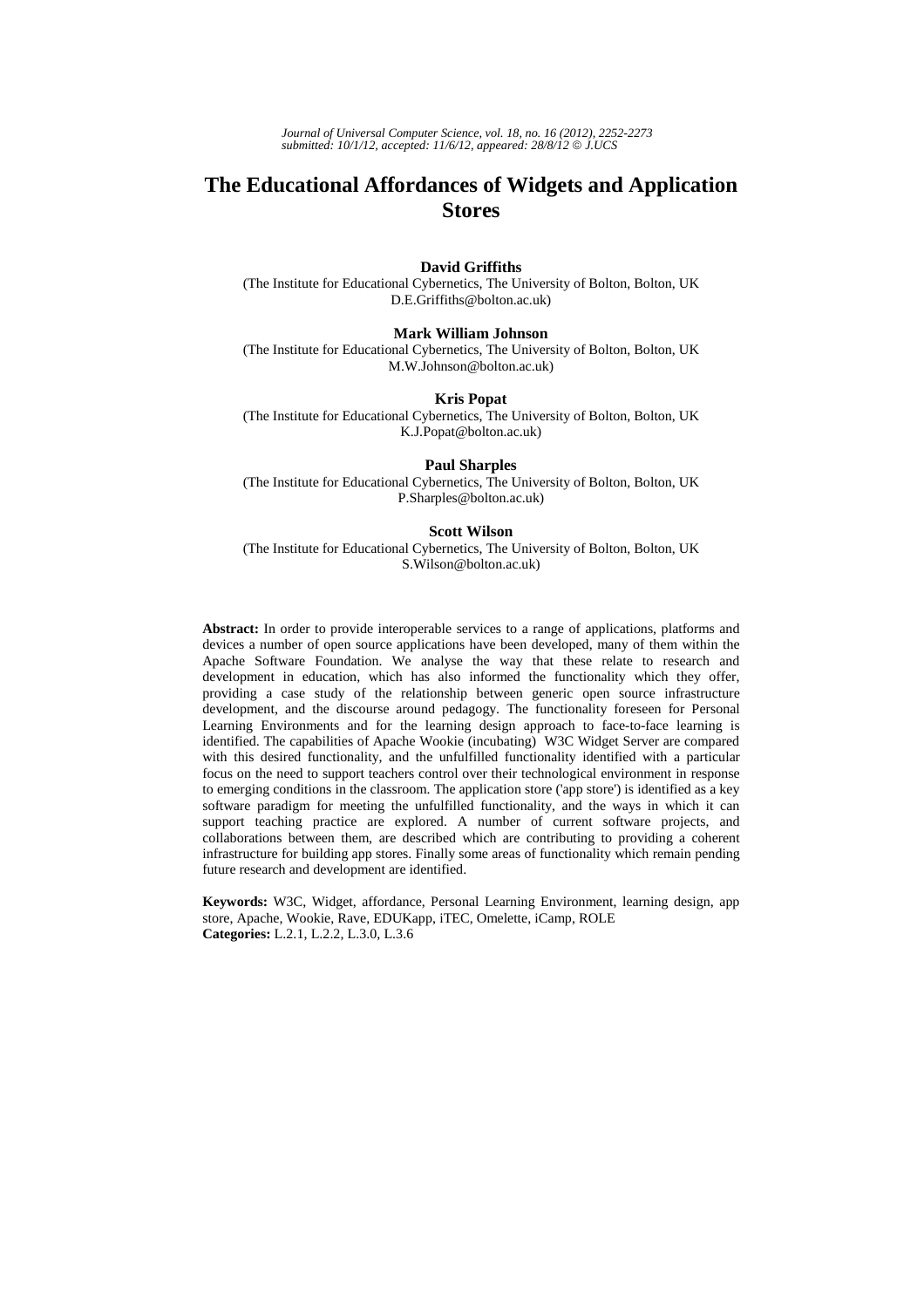### **1 Introduction**

The boundaries which demarcate educational technology as a subset of information technology are not self evident, and there is often debate about whether it is best to develop a specifically educational technological approach, or to make use of generic technologies. In The Institute for Educational Cybernetics (IEC) at the University of Bolton, where all the present authors work, we make use of generic technology wherever possible, as well as stressing the importance of interoperability specifications for both educational and generic technological development. At present we are engaged in building a widget based application store, and the principal contribution of this paper is to consider the ways in which this software paradigm is relevant to the problems of delivering flexible services across physical and virtual spaces in education.

A major focus for educational technology in recent years, both for the field at large and for our own work, has been the provision of services and their management by learners and teachers. From a technical perspective the challenge has been to deliver them across a wide range of virtual and physical spaces, while from the pedagogical side the ability of teachers and learners to define, select and make use of services has been an on-going issue, both in personal learning practice and in the design of classroom activities. This led the authors to develop the Wookie server, now Apache Wookie (incubating) [Apache Foundation 2011] (henceforth 'Wookie'), in order to deploy and deliver W3C widgets. However, this focus on the provision of generic technology creates a need for a theoretical and practical exposition of the ways in which a particular technology can be applied in education. This is the task which we undertake in the present paper.

In another paper we describe the important role of interoperability specifications in enabling the educational use of technology [Griffiths et al. 2012]. In it we set out the approach taken to technical development of the Wookie server and its relationship to particular interoperability specifications. In this paper we turn our attention to the ways in which the infrastructure meets the functionality foreseen as being required by the pedagogic perspectives which informed it, and the areas of need which remain outstanding, or which have emerged in practice. To do this, we revisit the pedagogical challenges as they were formulated when development was commenced, and relate these to the existing infrastructure, that which is under development, and desirable but unaddressed functionality. In this way we provide a case study of the relationship between generic open source infrastructure development, and the discourse around pedagogy.

We commence our analysis in section two by analysing the functionality foreseen as being necessary for the Personal Learning Environment (PLE), and discuss the degree to which Wookie fulfils this.

In section three we consider the pedagogical challenges raised by the use of computers and interoperability specifications to orchestrate or mediate classroom activities, and the learning design approach. Building on this we consider what might constitute 'good teaching', and how it might be supported, and the degree to which Wookie provides this.

In section four we summarise the unfulfilled functionality which we have identified in the previous two sections. We argue that there is substantial overlap in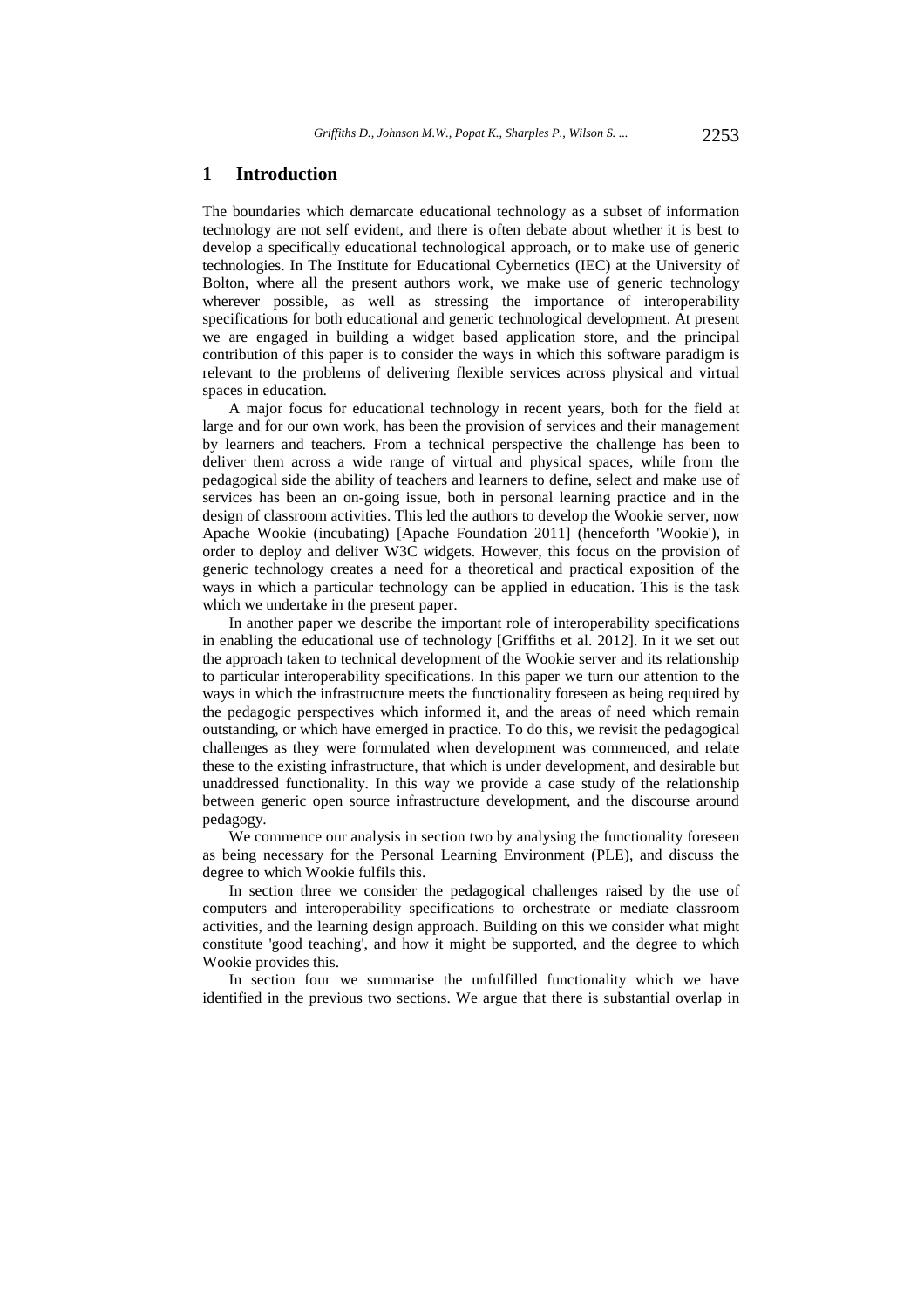the infrastructure required for both approaches to educational technology, and propose that app stores have significant potential in addressing the pedagogical and technical issues which have been identified. We place emphasis on the needs of teachers who are working in a technologically enhanced educational environment, as it is this context that has driven our current implementation work.

In section five we consider the ways in which an application store could resolve this, and describe a number of inter-connected projects which are establishing a solid open source infrastructure for development of app stores. Finally in section six we indicate some emerging areas of research and development.

# **2 Institutional systems and the individual learner: the Personal Learning Environment**

In a seminal paper of 2001 [Olivier and Liber 2001] it was pointed out that "A problem for the lifelong learner is that since they may be registered at multiple institutions, they may have to use different learning environments at each". The learner is expected to navigate across virtual spaces in order to reach a specified web location each time they want to engage with a course, and to remember the relevant passwords and how to use each user interface. Olivier and Liber proposed an alternative approach which they called a Personal Learning Environment, in which the relationship between the learner and the institution was inverted. It was envisaged that each institution would provide services relating to a learner's courses and progress, which could be brought together by the learner in an environment or environments of their own choice. In this way a group of learners could participate in activities which were distributed across a number of virtual spaces. This proposal gained substantial traction, leading (amongst others) to the Mashed Up and Personal Learning Environments (MUPPLE) workshop series at the ECTEL conferences of 2008, 2009 and 2010, the Personal Learning Environment Conferences of 2010 and 2011, and to a special issue of the Journal of Interactive Learning Environments which we draw on in our discussion below [Johnson and Liber 2008 (a)];

An analysis of the dimensions of challenge to the viability of the learning process when using a PLE is provided in [Johnson and Liber 2008 (b)]. This is based on an analysis of the individual's use of technology, and was classified by drawing on Beer's Viable System Model [Beer 1985]. They identify four dimensions of challenge to the viability of the learning process, shown in italics in the following paragraphs. These are not technical challenges, but they have technical implications, some of which are shared between challenges, which we identify below. We do not suggest that the technical interventions resolve the challenges, rather that they remove at least some of the barriers to addressing them. We examine each in turn and consider the degree to which Wookie provides the necessary functionality, and the degree to which it falls short.

*(a) The challenge of unmanageable complexity within the domain of tools to be managed.* An attempt by teachers and learners to understand and manage the whole Web confronts them with an unmanageable variety of resources. The task of the user in identifying tools needs to be simplified, so that they can focus on fulfilling the objectives which led to their engagement with the technology. The proposition is that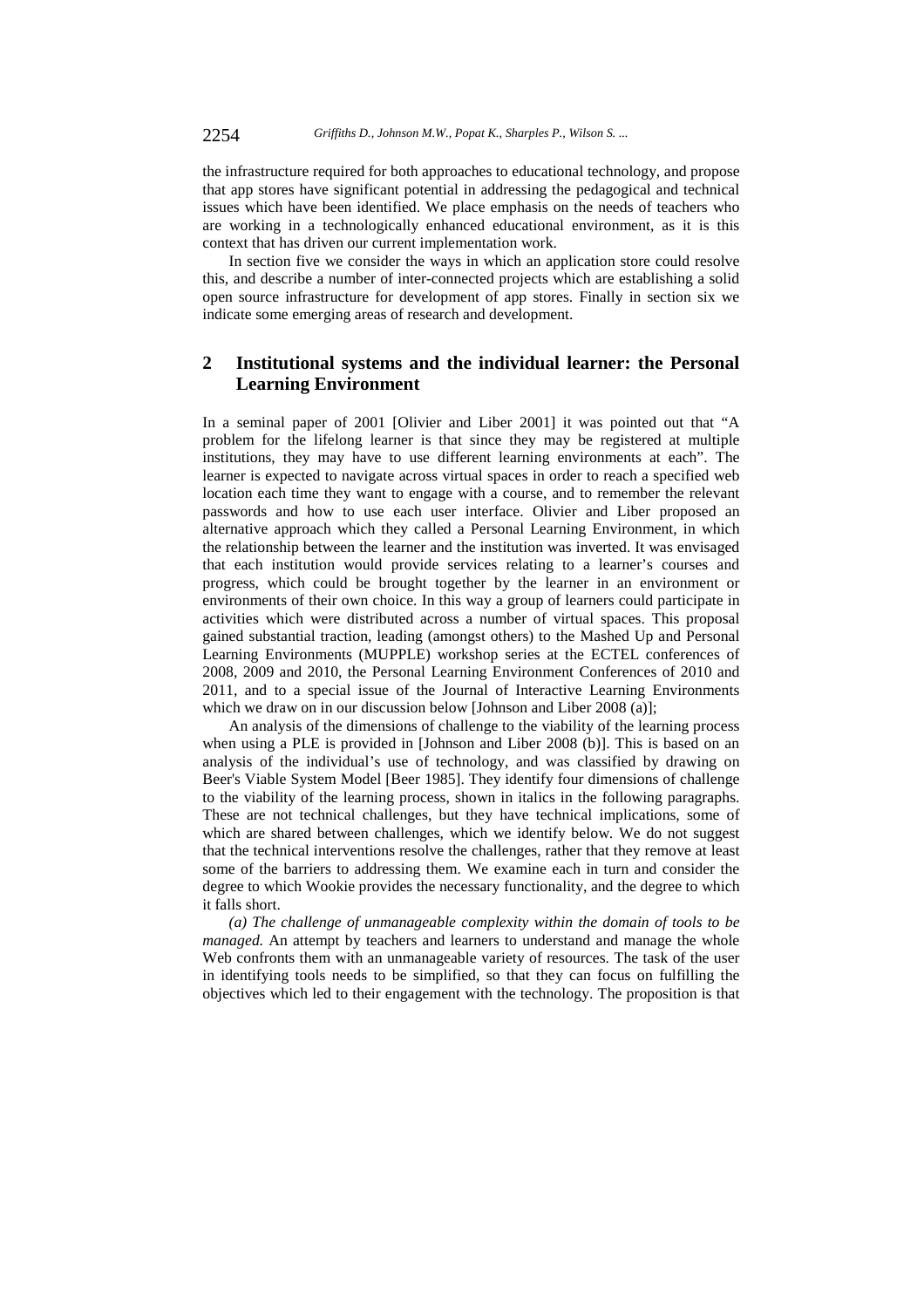the restrictions of a more limited range of functionality are more than offset by an increase in personal efficacy. A virtual learning environment performs this function [see Britain and Liber 2004], but does so by reducing the range of available tools to a degree that many users find too constraining, and their use is restricted to the servers of the institution which controls them. Apache Wookie (incubating) provides more flexible constraints by attenuating the variety of available technological choices in two ways.

Firstly there is the technical constraint of focusing exclusively on widgets (initially compliant with the W3C specification, but now also including OpenSocial). A significant task in the development of Wookie was to extend the functionality of widgets so that they could provide a sufficiently rich set of functionality, for example to provide multi user collaboration, and to enable specified users to be able to manage the settings of the widget (for example, a teacher role which can decide when a vote process should be closed). The constraint in the selection of tools is balanced by an expansion in virtual and physical spaces where they can be used.

Secondly, the choice of tools made available to the user is determined by the selection of widgets by the administrator of the particular Wookie server to which they have access. We refer to this as *curation*, to indicate the intention to support the provision of a set of widgets gathered in order to serve the needs of a particular group of users. However, the functionality to support this in Wookie is rather limited. *Unfulfilled functionality: support for curation of widget collections* 

*(b) The challenge of over-focusing on particular technological practices at the exclusion deeper process of environmental adaptation.* When tools are complex users may be reluctant to try out alternative technological practices, because the time and effort involved are too great. They may also be locked-in to a tool-set by institutional policy (use of a specific platform or application), or by vendors (through the use of proprietary formats or anti-competitive practices). In order to ensure that their tools support their adaptation to their environment, users must be able to install and use alternatives as simply as possible, and to avoid personal or institutional lock-in to technologies (which may result directly from technical constraints or indirectly from the users disposition). Apache Wookie (incubating) ensures that tools are very simple to install, and minimises lock-in by being open source, and making use of open specifications for the functionality offered. However, in the current version of Wookie, the user looking for a widget is limited to browsing a web gallery of those available, with no social annotation, tagging, record of use, or other support for discovery. *Unfulfilled functionality: support for discovery of widgets by the user* 

*(c) The challenge of being unable to tie technological action to personal identity.*  It has been shown that the desire to customise technology is to be seen across the world, as discussed by [Cui et al. 2007] in relation to mobile phones. According to [Marathe and Sundar 2011], p.788, this customization of mobile phones "is tied to two psychological constructs – sense of identity (SOI) and sense of control (SOC) – and shows significant effect on both constructs, compared to simple browsing of content". Mobile platforms provide users with relatively constrained opportunities for determining the functionality of their devices (as they can in general only choose between applications, and cannot themselves program their device), but these constraints enhance the ease with which technological action can be tied to personal identity. The example of mobile phones provides evidence of the importance of this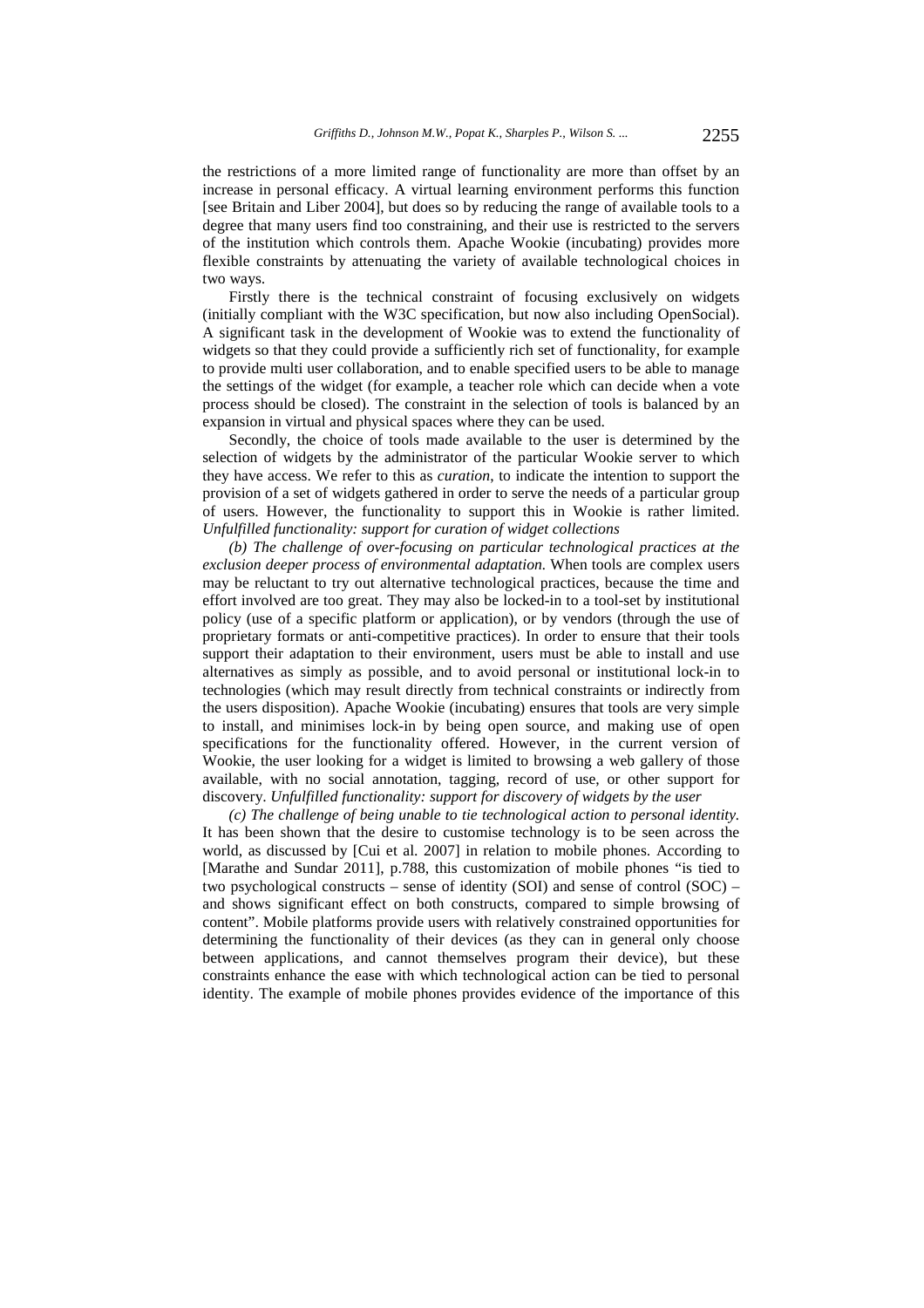challenge, but this functionality is only available to a very limited extent in institutionally controlled environments, such as education. Wookie provides a means of delivering a constrained set of components with powerful functionality, but the interface is less streamlined than that of a mobile phone (see the also the next challenge). *Unfulfilled functionality: richer opportunities for users to structure their technological environment, balancing constrained functionality with ease of modification.* 

*(d) The challenge of being unable to predict changes in the environment and adjust technological practice accordingly.* Systems which address institutional problems are relatively stable, and so agile changes in functionality and patterns of use are not essential. The user of a PLE needs to be able to respond to their changing view of the needs generated by their environment, and to be able to easily introduce changes in functionality. This depends not only on technical interoperability, but also on the 'ready-to-hand' availability of tools and services, in Heidegger's sense [see Heidegger 1962]). The user can introduce changes with the current Wookie infrastructure, but the processes involved are rather inflexible, and more appropriate for an environment which evolves over weeks or days rather than hours or minutes. Computational models may be able to enhance predictive capabilities, and we have done work in this direction [Johnson and Sherlock 2011], but it is out of scope for this paper. *Unfulfilled functionality: greater 'to-handness' of the available services.* 

All this unfulfilled functionality relates to the technical problem of enabling learners to work in an environment which they own and control, but which draws services and resources from across a number of different virtual environments provided by institutional systems. Severance [see Severance et al. 2008], writing in the same special issue as [Johnson and Liber 2008 (b)], provides a perceptive analysis of the technological implications of a PLE. The three issues which he identifies provide us with the context for understanding the technical role of interoperable widget services in enabling learners to participate in learning activities across different spaces.

Severance identifies the technical problem underlying the PLE as being that extension points in Virtual Learning Environments (VLEs) are proprietary (and so lead to lock-in), and that control of the extension of functionality is typically restricted to VLE system developers and administrators. He identifies three areas which need to be addressed by open specifications in order to support PLE functionality. At the same time parallel work was taking place on the Wookie widget server [Wilson et al. 2008]. In retrospect it can be seen that Wookie fulfils much of the functionality which Severance identified. We review this progress, and will return to the outstanding issues in later sections. We give these Severance's requirements in italics, followed by the functionality of Wookie which addresses the requirement.

*(1) provisioning to initially establish the learning context and the agreement between the consumer and producer (this is often done by the instructor or owner of the learning context before the first learner can use the learning context).* To achieve this, the user (a teacher or a learning technologist) must be able to designate an area within a learning context (available to a cohort in a course) for the display of a resource or service. As Severance adds, "For this VLE/PLE architecture to work, tools must operate and respect the learning context in which they operate. The tool must act as if it is dedicated to the learning context and take all configuration and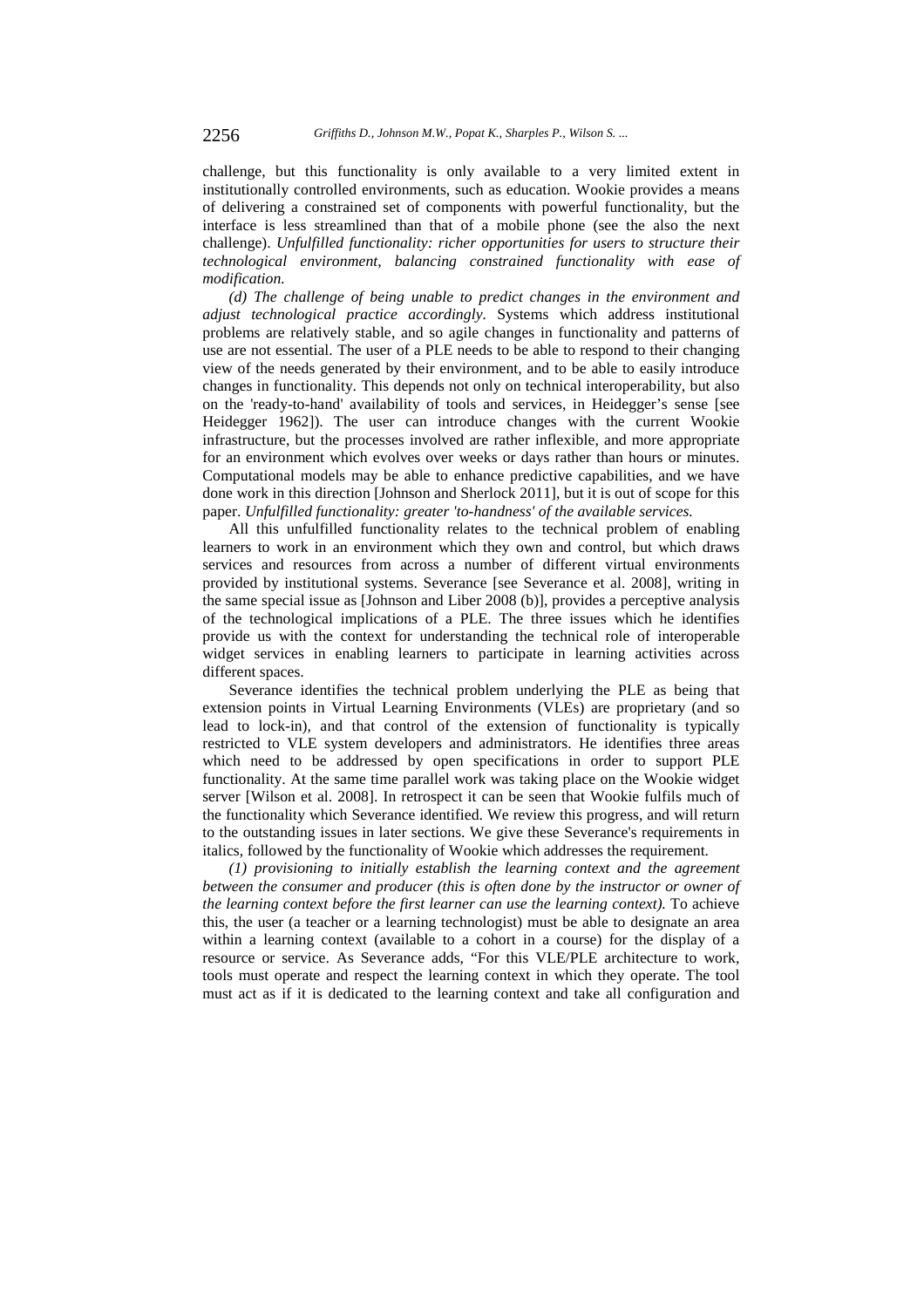authorization from it. There are very few general-purpose tools that understand this notion of context". Widgets are natural fit for this task, because they focus on small chunks of functionality which can be deployed in a wide range of containers in differing contexts. Wookie deploys W3C widgets across a range of spaces, while ceding the responsibility for configuration and authorization to the container. In this way the same widget based tool can be used in, for example, Moodle and WordPress [Wilson et al. 2011]. Indeed the same instance of a tool can be used, and so learners on both platforms could participate in the same conversation.

*(2) establishing a user session for an individual joining a particular learning context.* This is handled transparently by the Wookie server, without the need for intervention by the teacher or the learner.

*(3) run-time services needed by the producer application and provided by the consumer application.* Wookie provides a set of run-time services to support the functionality of widgets. These include all the functionality associated with W3C compliant widgets, which will run in a wide range of Web platforms. In addition, the services enable users who have access to a context to collaborate with each other through multi user widgets, or to enable teachers to set the preferences that control the functioning of a widget.

When the VLE was developed it was safe to assume that all interactions with learning technology would be by means of a desktop computer, or possibly a laptop. This assumption remained valid when the PLE approach was developed. However, in recent years the situation has changed completely, with the emergence of successive waves of innovation in phones, tablets and eBook readers. This has created a set of new physical spaces to be traversed, and with them a new set of problems. These could be safely ignored by educational technology as a whole, and a PLE approach in particular, at the time when Severance was writing, but now become urgent. In the first place, will the target device be able to run the necessary software (for example a Java applet, or a Flash file)? This is a classic interoperability issue, and a major attraction of the use of W3C widgets is not only that they are a standard format, but also that they make use of the most widely implemented technologies which make up the Web: HTML and JavaScript. This ensures that services and resources provided through Wookie can be run on any standard Web platform, no matter what the device. However other issues remain. Is the interface of the services usable on the screen of the target device comprehensible (alone or in combination), and can the user conveniently provide input on their device?

*Unfulfilled functionality. Support for multiple screen factors and user input devices.* 

# **3 Supporting learning activities in the technology enhanced classroom**

We now turn to teacher led activities in the technology enhanced classroom, and how these might be supported. This is closely related to the discourse around the learning design approach, and also to the IMS Learning Design (LD) specification [IMS Global Learning Inc. 2003]. There is an extensive literature around the merits and demerits of IMS LD, to which we have contributed (for example [Griffiths and Liber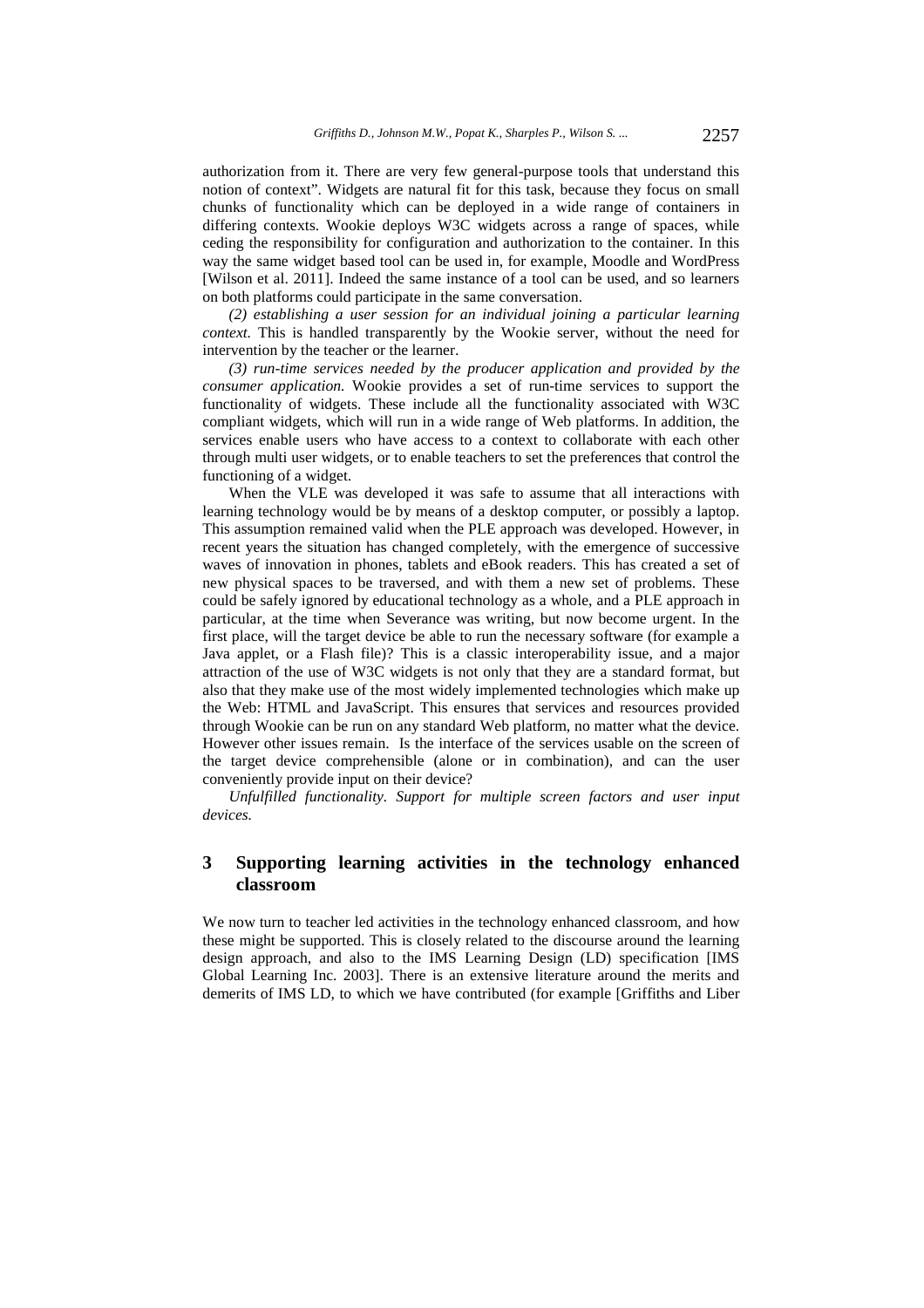2008]). Suffice it to say here that its purpose is to provide a formal description of a pedagogic plan which enables a computer to orchestrate the learning activities which are represented. While originally conceived for distance learning, it has also been proposed as a support for face-to-face learning. However, in this regard it has been criticised for restricting the ability of the teacher (or learners) to respond to emerging circumstances (although apportioning blame for this between the specification and the infrastructure for making use of it has been a moot point). As we have discussed elsewhere [Griffiths et al. 2012], it was implementation of this specification which led originally to our original implementation of Wookie, and a desire to provide greater flexibility in the available services was a prime motivation.

In face to face learning today there are highly developed and standardized curricula and expensively developed learning materials (particularly in the form of text books). There are also increasingly sophisticated frameworks for lesson planning (which are often compulsory) for example No Child Left Behind in the US  $[107<sup>th</sup>$  US Congress 2002], and the increasingly influential role of the Office for Standards in Education (OFSTED) in the UK. The pedagogical approaches which support these initiatives include 'Direct Instruction' promoted by organisations such as the Success For All Foundation. They argue that "Education is not about guesswork or shooting in the dark. It's about expanding the use of proven solutions in classrooms and schools", and that teaching is a matter of applying the correct method [Success for All 2011]. Despite these efforts, the results obtained by teachers are seen to vary greatly, as shown by the efforts by government agencies to reward "great teaching", and to take action against "bad teachers" [Neal 2011]. However, in education policy and training there is often little idea of what this corresponds to in classroom practice, and the difference between teachers is frequently ascribed to vague concepts such as inspiration, experience or personality. This lack of clarity may (or may not) be problematic in face-to-face learning, but when we seek to use technology to facilitate these processes it is potentially disastrous, because we can only implement that which we make explicit. The danger is that as technologists we find ourselves in the position of implementing systems which attempt to bottle an unspecified magic dust which "great" teachers deploy in transforming curricula into marvellous learning experiences.

In attempting to make this problem tractable we have found two theoretical frameworks valuable, which we briefly introduce here in order to indicate our perspective on the task of the teacher. The first of these is Pask and Scott's Conversation Theory [see Pask 1975], which was adapted by Laurillard [Laurillard 1993], and was applied by Britain and Liber in developing their framework for the evaluation of VLEs. According to this model "The process of learning is supported by the creation of interactive "micro-worlds" (learning activities) in which the student can actively engage in practice that enhances and reinforces the ideas that have been formulated through discussion. The model emphasizes that these activities should be created and adapted on the basis of the conceptual dialogue, rather than pre-set in advance." [Britain and Liber 2004].

This is problematic for approaches which take as their starting point the separation into a design process and a runtime process, as does much of the work in the learning design tradition [see Koper and Tattersall 2005]. This is not necessarily a mortal blow to learning design approaches, as it corresponds closely to the traditional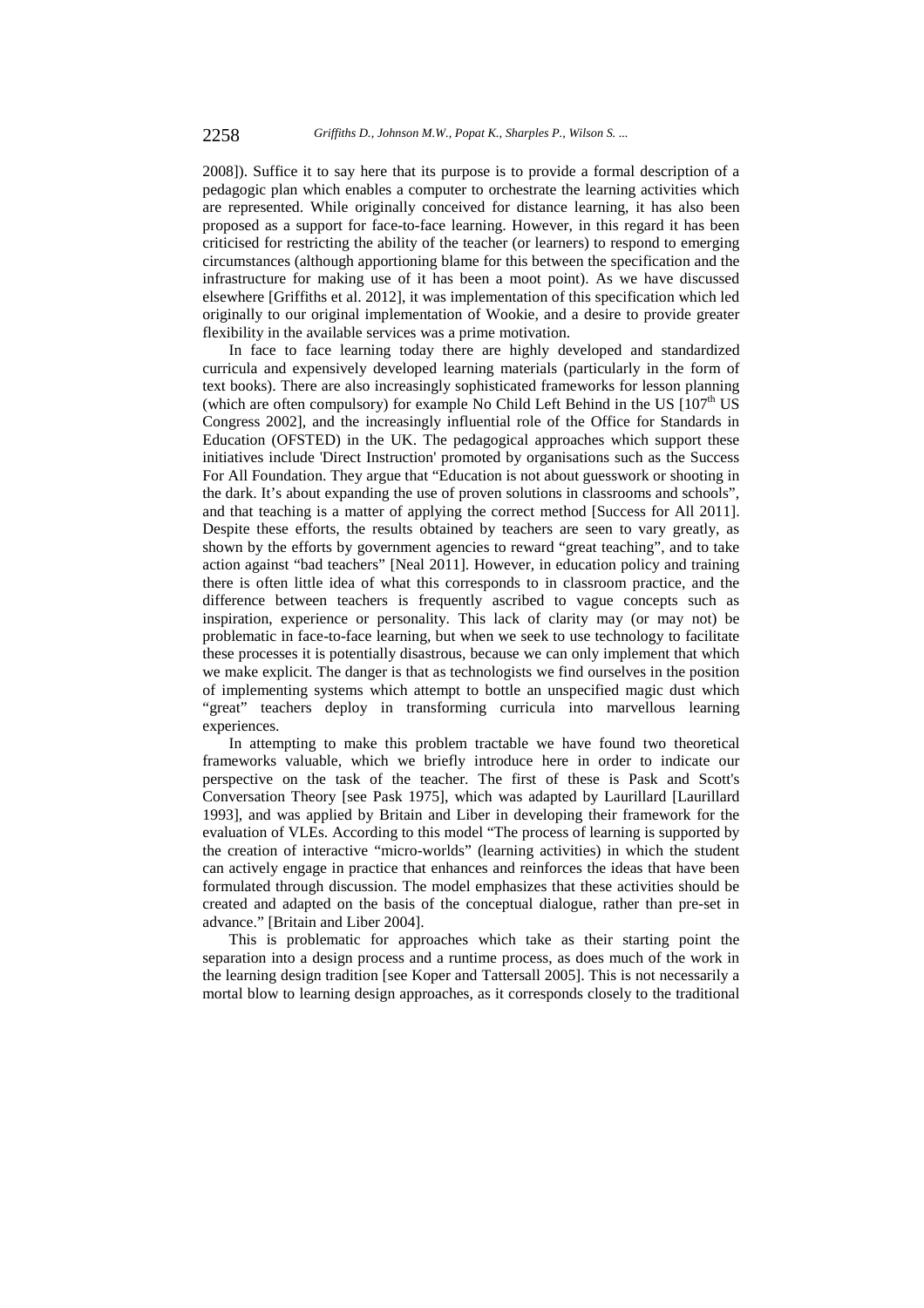phases of curriculum design and lesson planning (design time) and the teaching process (runtime). However, in a face-to-face class the teacher has considerable freedom in creating and changing activities, which is constrained when computers are involved. One reason for this is that the installation of applications, and their provisioning with user information, takes time and expertise. Consequently the teacher is under pressure to state, before the class starts, which applications they would like to use. This goes hand in hand with the increasing managerialism in educational institutions which is keen to gather information on the activities being carried out in the classroom, in order to apply quality control measures and cost controls (see [Deem 2007] for a discussion of this in higher education). From this perspective, also, the choice of applications should be made in advance, and unlike other aspects of teachers' delivery, this choice can be enforced.

The second framework is Harré's positioning theory. As we have discussed previously [Johnson et al. 2011], Harré sees role as being conditioned by social structure (e.g. I am a teacher, you are a student; I am a scribe, you are a facilitator), while positioning is identified as the emergent effect of particular normative conditions, particular communicative acts and particular narratives (e.g. something terrible has happened to me, you are sympathizing; I care about your opinion, you are considering your position). An analysis of the exchanges of communicative acts, and evolving or switching narratives, can provide insight into way in which teachers modulate the learning activities within a conversational framework.

From the perspective of these theories we can see the teachers task in face-to-face teaching as being the management of conversations which, in terms of their organisation, are articulated both by the activities defined for the class, and by the introduction of new resources which they have to hand (for example, a map on the wall, or a drawing on the blackboard). In terms of their execution, these activities constitute a frame within which certain kinds of positioning are possible or excluded. For example, the learners may be constrained to listening, or may be able to discuss their own theories. The teacher can further modulate the positioning of the learners within these conversations, through a verbal intervention encouraging or suppressing certain kinds of interaction. These two ways of viewing pedagogy translate, in practical terms, to coordination processes, which resolve questions such as:

- "What alternative activity could I usefully do in my Maths class, because the learners are getting frustrated by so many quadratic equations?"
- "It's the first sunny day of the summer. How can I get that group at the back to stop thinking about cricket and start discussing Plato's idealism?"
- "I only have ten minutes to left in the class, so we can't start on that new topic. What can we do to practise what we have already looked at?"

It is possible to conceive of how computers could provide support for resolving such questions in 'microworlds' and their modulation through positioning, but, to achieve this, (a) if the role of the teacher is seen as valuable, then orchestration of activities needs to be in their hands (rather than computers) and (b) tools need to be as 'to hand' as chalk and duster, switching between them as agile as it is for these technologies in the classroom. At present this is by no means the case. To make this point clear, let us consider the processes which teachers need to go through to use applications with their learners. These will include most, or all, of the following: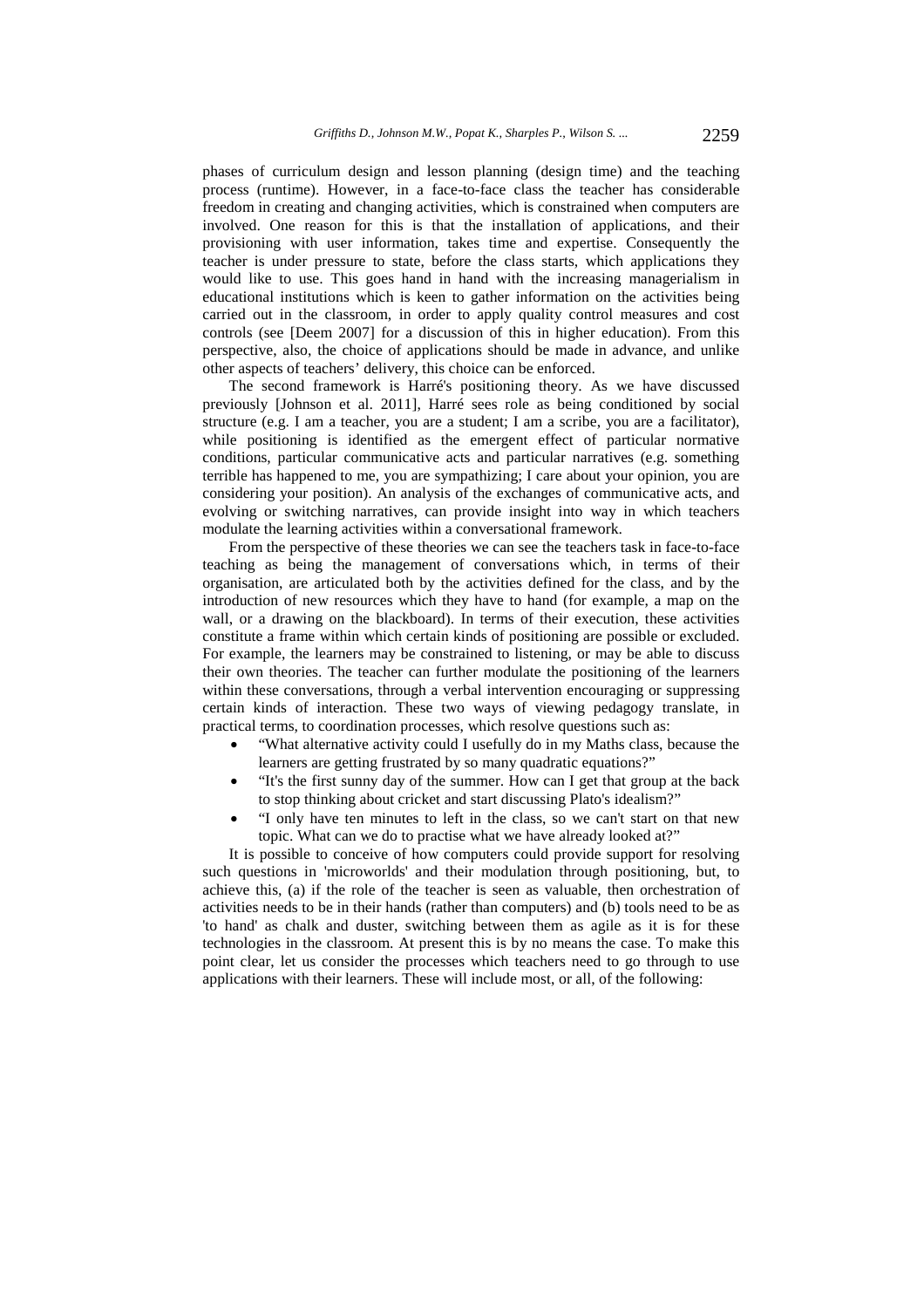**Appropriateness**: a desktop application will often need to be approved by the IT coordinator as being legal and non-harmful. Web applications need to be checked to avoid violating institutional guidelines, and perhaps need to be approved for use.

**Access**: desktop applications will need to be installed on all computers by the IT coordinator. For Web applications the teacher must ensure that the class can access the site (perhaps by requesting that the Web address be included on a whitelist)

**Navigation**: When the time for the lesson arrives, the teacher will have to instruct the learners, or demonstrate, how to launch a desktop application, and how to run it. A great deal of time can be spent with instructions of the type

Teacher: "No, not the green button, it's the drop down menu on the top left" Learner: "What is a drop down menu Miss?"

For a Web application, the teacher must either set up a list of links for use in the class, or guide the learners in navigating to a website, or both

**Monitoring**: The teacher walks around the classroom checking progress on each machine, ensuring that the learners are looking at the right page, and are carrying out the right activities.

None of these steps is technically challenging, but their cumulative weight, and in some cases the need for prior administrative approval, makes agile deployment of applications completely impracticable. Consequently, there is a risk that teachers will be unwilling to use IT applications in their classes, because a) they make it harder for the teacher to articulate the conversations and positioning which (in our view) is at the heart of the pedagogic process, and b) the set up and provisioning of the applications occupies time which could have been used for more agile interactions without computer support. The consequence is that the introduction of technology makes it harder for the teacher to manage the variety of the states and interactions which the learners manifest. As we have seen with the PLE, a more 'to-hand' toolset is needed.

Writing independently of the technology enhanced learning questions which we have been examining, Sawyer has described teaching as an improvisational activity, since "Conceiving of teaching as improvisation highlights the collaborative and emergent nature of effective classroom practice" while accepting that "The best teaching is disciplined improvisation because it always occurs within broad structures and frameworks [Sawyer 2011] (p.2). This perspective leads to a view of the teachers task being the judicious combination of, on the one hand, preparation which is appropriate to the learning context, and on the other an improvised response to emergent circumstances within this context. For both these purposes, particularly the latter, teachers need control over the resources and services they provide for their learners, just as a PLE user needs to control of their own technological environment.

Control is often understood (or misunderstood) in some discussions around education as being synonymous with discipline, as in the phrase 'classroom control'. However, this is not the meaning here. Rather we refer to the processes which make it possible to manage a system so that it attains or maintains a desired state. Moreover the control which we refer to is highly nuanced. Firstly, it should be remembered that context should be understood as referring to a particular group of learners participating in a particular learning activity. Secondly, control does not simply refer to publishing a tool to the class. It may consist of providing the means whereby a conversation may be redirected by providing a tool for subgroups of the class, or whereby the teacher changes the state of all the screens of the users, or whereby the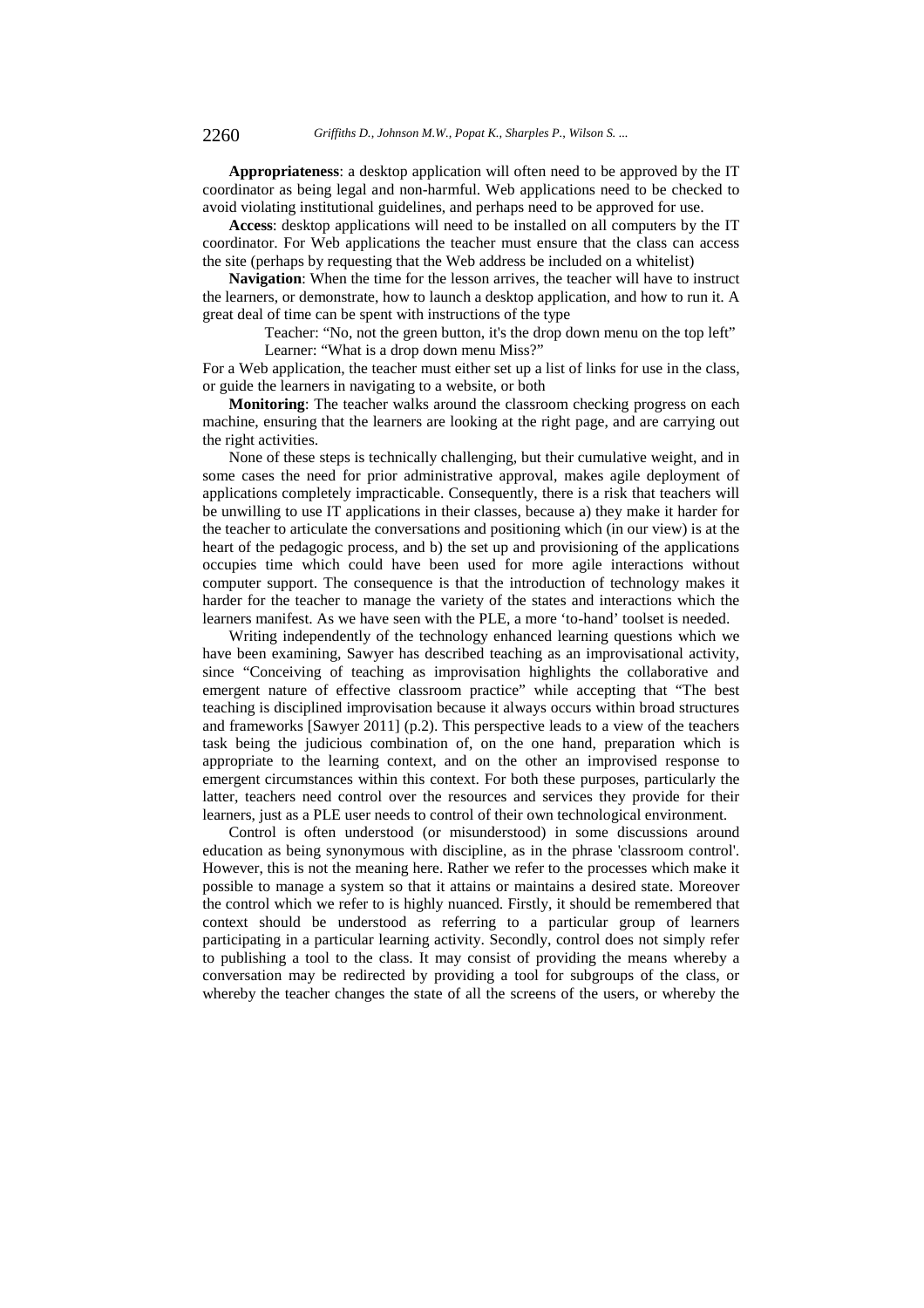teacher receives input from learners hand-held devices, or whereby learners are provided with a distributed interface with which they can mutually control a device. If this is to be practicable, the control of services and resources needs to be as intuitive as, and at least as agile as the blackboard, the map on the wall, and the encyclopaedia.

As discussed in the previous section, W3C widgets delivered by Wookie provide a means of delivering services which are specific to a particular learning context and enable that learning context to be spread across a number of virtual and physical spaces. This can be achieved to a high degree of precision, with programmed adaptive capabilities, using IMS LD editors integrated with Wookie, to which the present authors contributed [Griffiths 2009]. However, the complexity of the set up process, and the lack of flexibility in the runtime system, meant that the improvisational aspects of the teaching task were unattainable. Moreover, the learning context is defined by the application through which the user accesses a widget, and these are not capable of the kind of control distinctions for which we give examples in the previous paragraph.

## **4 A focus on teacher's control of their technological environment**

To summarise, the PLE discourse identified the categories of control which users required, and the technological characteristics that could provide them. In retrospect it is clear that the richness of these ideas showed that the conception of the technology required to support the teacher in a face-to-face environment was impoverished, and this strongly informed the present authors' view of classroom technology. Our consideration of work carried out around learning design has clarified the central importance of not only providing this functionality, but also making it available 'to hand' for improvised activities. In this we are perhaps sketching out a 'personal teaching environment', though without wishing to understate the importance of personal technology (nor with any desire to establish a new e-Learning acronym!).

It can be seen that both discourses lead to the same general statement of needs: that users need greater support in deploying and managing services across a range of spaces in response to the requirements of teaching and learning of a particular person or group in their technological environment. This is to be done by enabling a finer grained mapping of services to context, and by providing greater control to learners and teachers in deciding which services should be deployed in that context.

Firstly, summarising the points made in section 2, we can see that Wookie supports *context* by

- Enabling services to be made use of in a wide range of applications, platforms and devices, making use of the W3C widget specification
- Providing additional functionality which is required for social and educational contexts (e.g. collaborative widgets, persistent data, etc.)
- Resolving the problem of user authentication on multiple services ceding responsibility for configuration and authorization to the container from which the service is accessed (e.g. a VLE)
- Enabling different sets of services to be made available for deployment to different learning contexts (at the level of an activity rather than a course)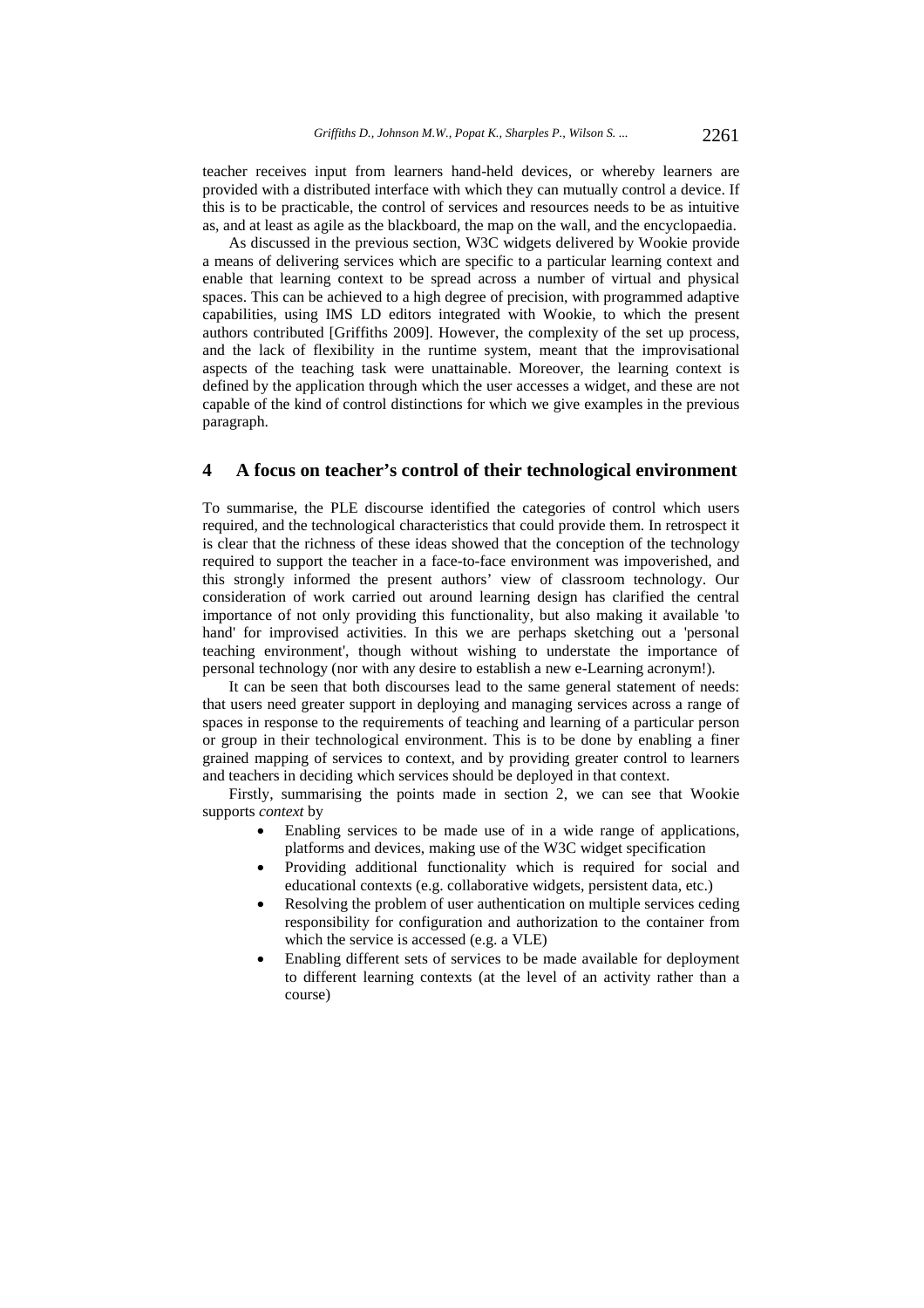An unmet requirement for the support of context is:

1. improved support for multiple screen factors and user input devices.

Secondly, regarding *control*, the support provided by Wookie for control in a PLE is relatively restricted, enabling users to insert a widget in a context (assuming that they are authorised to do so). From our consideration of learning design in face-toface teaching we have seen that the functionality envisaged for a PLE maps closely onto that required by a teacher to control the educational activities that they offer to learners. However, there is a need to provide the teacher with greater control in responding to the evolving situation in the classroom (precisely where current infrastructure, including Wookie, is weakest). In seeking to support teachers' control of emerging educational requirements the PLE and learning design perspectives therefore indicate that it would be valuable to meet the unfulfilled functionality identified in section 2:

- 2. Support for curation
- 3. Support for discovery of widgets by the user
- 4. Richer opportunities for users to structure their technological environment, which balance constrained functionality with ease of modification.
- 5. Greater 'to-handness' of the available services

We now turn to a consideration of how current work on widget infrastructure is addressing these issues.

# **5 Application stores: opportunities and drawbacks**

Thus far we have discussed the ways in which the existing functionality of Wookie is related to the PLE and learning design approaches. We now review the ways in which a number of related current projects are developing an infrastructure with an application store at its heart, and consider its relevance to the unfulfilled functionality which we have identified.

Application stores are also known as markets, widget stores, or 'app stores' (as we will henceforth refer to them here). Their defining characteristic is that they provide (a) a very simple means of locating and installing new functionality on a computer or device (b) an easy to use search facility for identifying new functionality, and (c) a means whereby the experience of users can be represented in order to support discovery (for example through comments, user reviews, ratings, recommendations and popularity metrics). The concept is not new, and has developed within the open source software movement. The first store was dpkg for Debian Linux, which was taken further by the Advanced Packaging Tool (APT), a command line tool for installing, and delivering software from a variety of servers. In 2003 a graphical user interface, Synaptic, was added to create the functionality familiar from app stores today [see Wensink 2012].

However, it is the emergence of mobile technologies which has given app stores a high degree of penetration on Android and iOS phones and tablets. The success of these platforms has in turn influenced mainstream computing, and Steve Jobs is reported to have said in 2010 that the iPhone store had "completely revolutionized how people get the apps. And why not the Mac, too?" [Muchmore 2011], and this led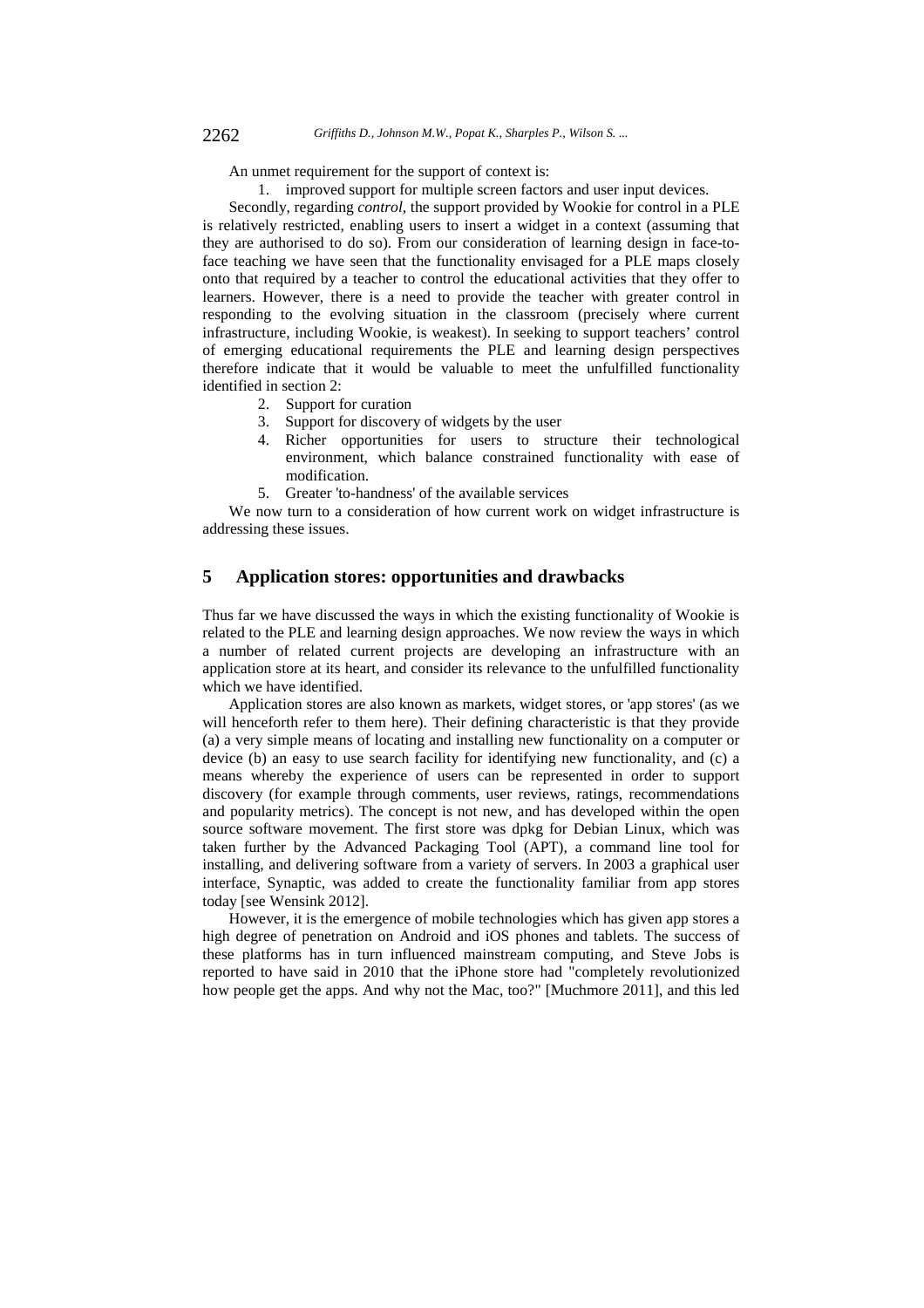to the development of the Mac App Store for Apple computers, to be followed by the Windows Store.

App stores provide control to the user by making it a trivial task to install new functionality on a phone or tablet, and hugely simpler than installation of software on a PC. Very large numbers of applications are available, and support is provided in finding them. Given that app stores are so effective, why is there a need to develop a new infrastructure? A practical response is that existing app stores tend to focus on either computers or mobile devices, rather than attempting to bridge the two. A deeper answer returns to the theme of control. While Richard Stallman's statement that the iPad "represents a serious threat to individual freedom" which is "like handcuffing yourself with a pair of digital shackles" [see Manacorda 2010] may seem extreme, there are clearly issues around who owns the infrastructure, and many educational institutions may feel uncomfortable about handing over control of services to an external organisation. Secondly, the content of app stores is controlled by those who own and run them, and in the case of Apple this control is very tight. On the one hand there are limitations on programming the device, which while comprehensible as a measure to increase reliability of Apple's product, it is diametrically opposed to the emphasis on programmable devices adopted by, for example, the Raspberry Pi foundation [Joyce 2012]. On the other hand, Apple controls access to the store, rejecting any apps which, for example, it deems as duplicating functionality of its products or other apps in the store, or which offend against its policies on sex or the consumption of alcohol. While Android app stores are more flexible, the same underlying issues remain. There have been initiatives to provide app stores for learners. For example Kindertown (www.kindertown.com) is an iPhone based educational app store that provides an additional level of control, filtering the apps which are available, so that it is easier to locate educational apps, and apps which may be considered inappropriate for young learners can be excluded from the system. Such a service, however, simply provides still tighter constraints imposed by unnamed educators. We argue, in contrast, that open source app stores should be provided which can be adapted to the needs of teachers and institutions, individually or combined, so that control can be exercised at the level where it is most appropriate for pedagogic, organisational and legal reasons in any given location and jurisdiction.

Considering the five aspects of unfulfilled functionality identified in the previous section, the technical issues 1 and 2 concern the description and discovery of widgets, while point 4 concerns the to-hand quality of the services. We consider these in separate sections below. Regarding point 3, the success of app stores in encouraging phone owners to customise their devices with software strongly suggests that they provide a convincing trade off between constrained functionality and ease of modification. We do not claim that the provision of app stores resolves the problem of enabling users to structure their technological environment, but it does seem reasonable to propose that an open source, customisable, implementation of an app store will provide a rich tool for exploring the potential which this paradigm offers.

# **6 Describing and discovering widgets in an app store**

The fundamental role of an app store is to make available a set of applications for use on a given platform. However, for our purposes it is also necessary that authorised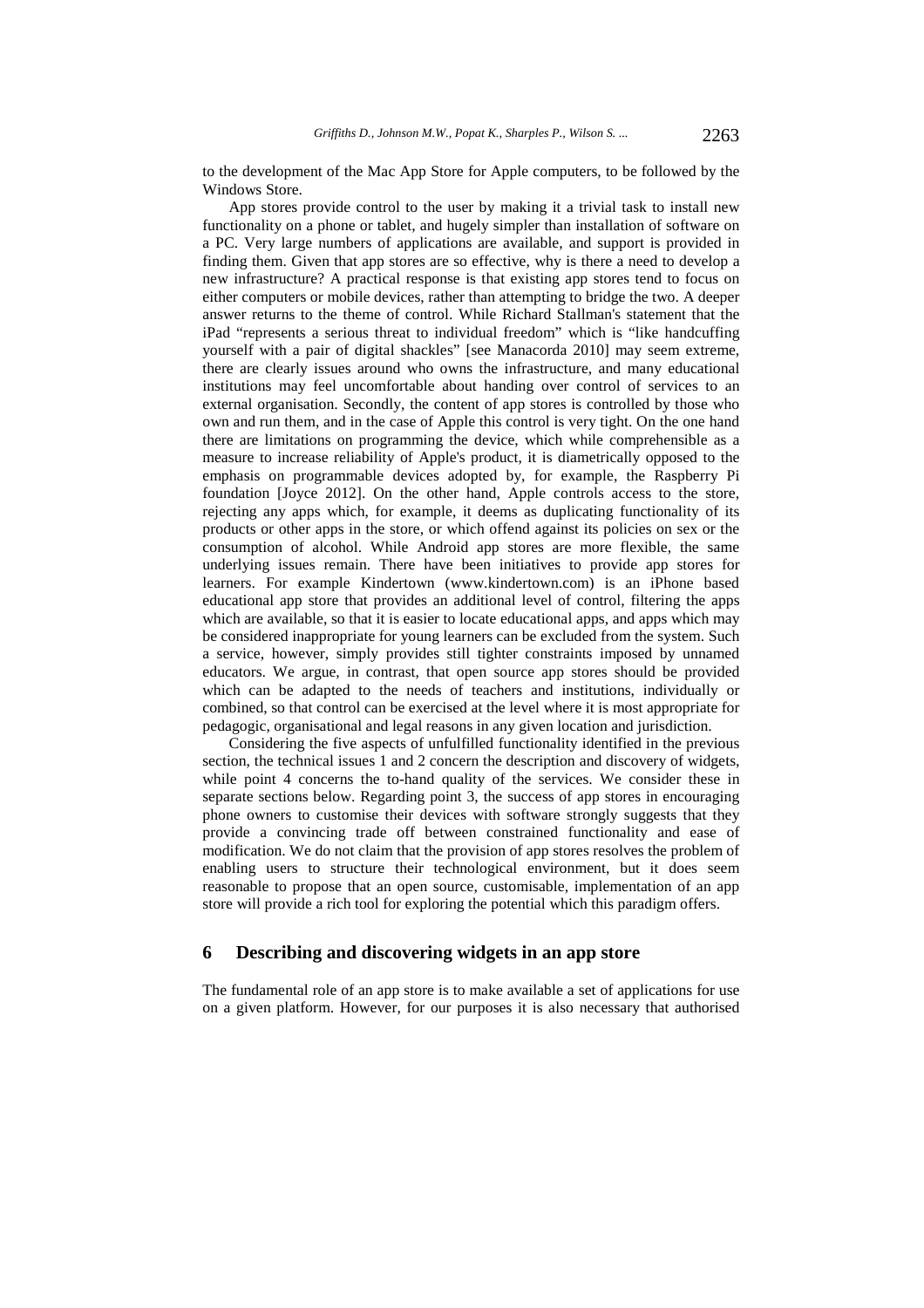users can create collections of tools for particular groups, a process we refer to as *curation*. In many contexts, for example a university or school district, support for communities of practice will be valuable in defining the needs, and data related to use in context of the widgets made available. Looked at from the point of view of the teacher or learner this is a question of how to *discover* suitable widgets. From both perspectives the problem is one of appropriate and effective descriptions.

The first version of Apache Wookie (incubating), release 0.9.0, provided a Web page displaying a list or grid of the available widgets, which could be embedded in a plug-in for the host application where the widget was to be displayed [REF Scott]. This is manageable on a small scale, but as the number of widgets increases it becomes much harder to use. The iTEC project is using Wookie as a key element in its infrastructure for organising large scale pilots to promote innovative practice in schools across Europe [see Vuorikari, R], and in our work on this project we have discussed having hundreds of widgets to provide a wide choice of tools and resources. Clearly the current interface would be impractical on this scale.

As well as iTEC other projects are making use of Wookie, including ROLE (supporting PLE functionality, see www.role-project.eu) and LTfLL (supporting Life Long Learners, see www.ltfll-project.org). iTEC and ROLE have come together with an Open University initiative to create a UK higher education app store, and are participating in the JISC funded EDUKApp project, including contributions from the present authors (see http://code.google.com/p/edukapp/). The outcome will be a crossinstitutional store for widgets related to teaching and learning, building on Apache Wookie, Apache Shindig, Apache Solr and Apache Shiro. The store itself is a backend service primarily accessed using JSON APIs to make it easier to create a new user interface, although there is a default interface that uses Twitter Bootstrap, which is straightforward to customise. The app store will enable widgets to be tagged and commented by users and administrators, grouped by categories and searched, and it will be possible to embed it in plug-ins in a similar way to the present Web interface to Wookie. It is then foreseen that each participating project will use the infrastructure to build their own widget store.

Rather than attempt to extend the existing interface, it was decided to abstract this functionality out of the Wookie server itself. Currently work is being undertaken within Apache Wookie (incubating) to remove the present Web interface, and to create an API to be the sole source of information about the widgets held by the server. In parallel EDUKApp is developing an app store which communicates with a Wookie installation. Following the example of ROLE [see Law and Chatterjee 2010] support will be provided for a Social Requirements Engineering (SRE) to allow external communities of users to submit and vote on requirements for the development of new widgets, and improvements in existing ones. They will also be provided with social tools to comment on and tag widgets, to aid discovery and to inform curation decisions. Further support for curation will come from the paradata provided by the SPAWS project, discussed below. Teachers and/or students will be able to upload and tag widgets they have created or found, and this necessitates that the curator of the collection is provided with an approval mechanism.

A challenge identified by iTEC is to describe widgets so that it is clear if they are appropriate to the scenarios and activities that teachers carry out. In the first place, there is a substantial overlap in the functionality of online tools, and hence in the way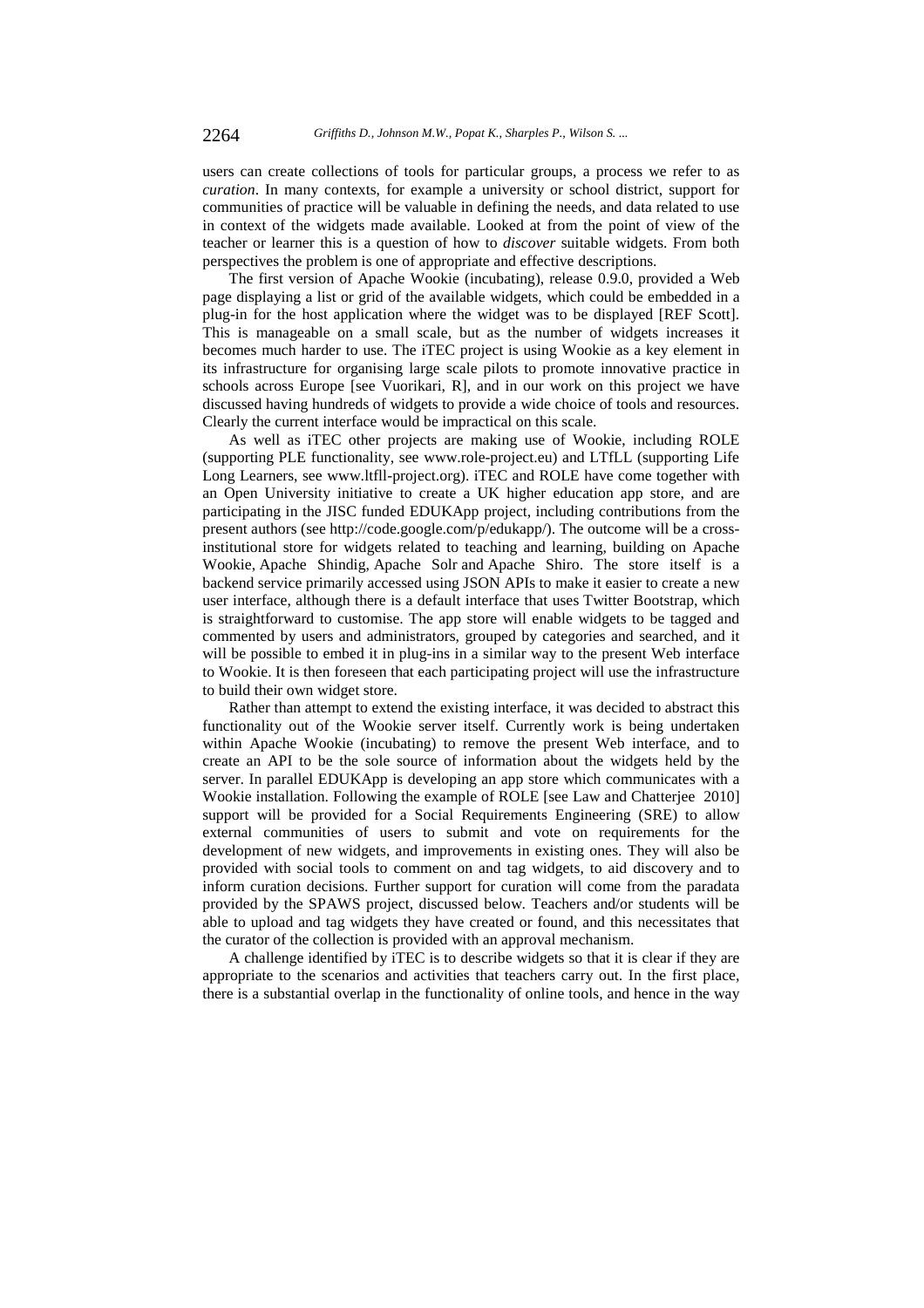in which they can be applied in different spaces. For example a forum and an email list are both ways of managing threaded discussions. Secondly, when confronted by more than one tool that can do a job, users' selection depends on factors beyond functionality (personal preference, custom and practice, institutional policies, technical barriers, etc.). This problem has been addressed in prior work, particularly in the 'Soft Ontology' approach developed by the EU funded iCAMP project [Laanpere et al. 2006] which has provided the basis for the approach adopted for the EDUKApp store. Rather than classify the widgets into categories using a taxonomy, they are related to their affordances [Gibson 1977] [Norman 1988] for the various 'things that need to be done', which are separated from descriptions of their technical capabilities (operating environments, language, interoperability capabilities, requirements, etc.). Figure 1 below indicates how tools are related to activities and affordances, which are represented on a numerical scale, indicating the degree to which they meet the affordance. When planning an activity, a teacher identifies the affordances they require (i.e. "in order to do this activity, we need to be able to…") and these are mapped via scalar linkages to provide recommendations for appropriate tools.



*Figure 1: From scenario description to affordances and tools in iTEC (taken from iTEC deliverable D8.1 [see Griffiths et al 2011])* 

The EDUKapp store is open source, and it is intended that it should be customised and deployed by organisations targeting different sectors and regions. However, this also means that download statistics, comments and ratings, become fragmented between the various installations, and valuable information cannot be taken into consideration in recommending tools to users. Such information about usage is becoming known as *paradata* [Van Gundy 2011], and an open source project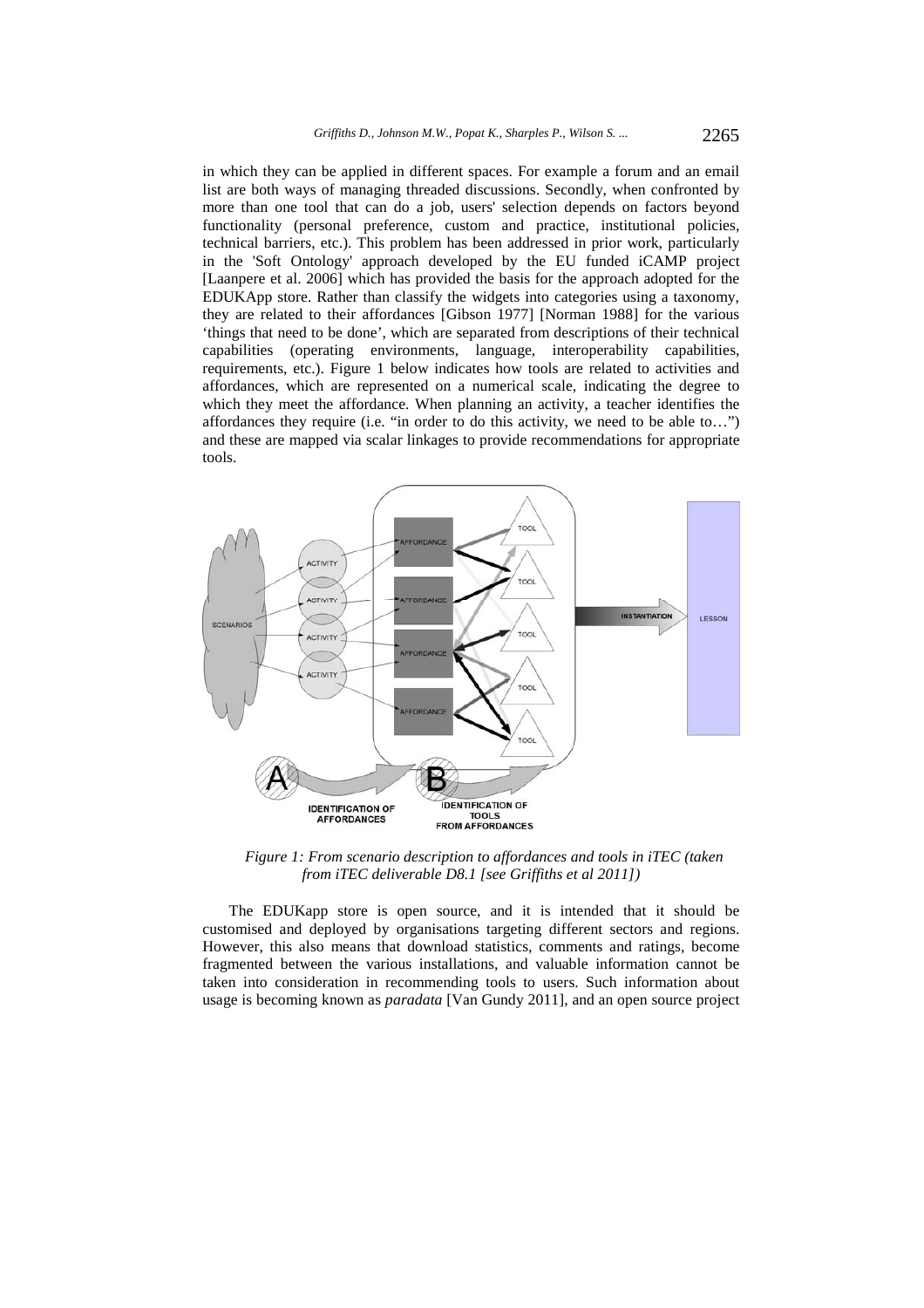in the United States, the Learning Registry (http://www.learningregistry.org/) is building an infrastructure for sharing this kind of metadata structures. Another project, Sharing Paradata Across Widget Stores (SPAWS) has been funded by JISC in the UK (http://www.jisc.ac.uk/whatwedo/programmes/ukoer3/rapidinnovation.aspx) in order to pool the paradata generated by the different widget stores, and so to enhance searching across them. This work is being developed in close collaboration with EDUKApp, where it will be applied, and makes use of both the Learning Registry Paradata "actor-verb-object" JSON approach [Activity Streams Working Group 2011], and Contextualized Attention Metadata (CAM) [Schmitz et al.]

# **7 A tool to hand**

In the previous section we describe how users can discover widgets, and how they can choose between tools. However, as we identify in point 4 of section 4, to be useful in responding to emerging needs, tools also need to be ready-to-hand. Clearly this is a function of the user's disposition, rather than something inherent in the tool or the infrastructure, but these can create the conditions whereby the possibility of tools being ready-to-hand is not excluded. In the following discussion of how this should be done we draw closely on our work in the iTEC project [see Griffiths et al. 2011].

In practical terms, the launching of a widget/gadget in a personal space should be unobtrusive and actions required from the user side should be limited to a minimum, irrespective of the actual platform the user is embedding the widget into, which may be a personal technology space or an institutionally-managed platform. iGoogle, one of the prominent initiatives to create a personal gadget place, fully integrates a market place for gadgets giving the end-user the option to install new gadgets in a one-click operation. This pattern is followed by Netvibes and PageFlakes. Opera provides a default widget handler using the application/widget content type (and .wgt suffix) to automatically prompt users to install and launch a widget from their desktop when a link to download it is clicked. These mechanisms mean that for the user there is little difference between launching an application and installing a widget; so long as they know that the functionality is available, they can easily find the place to launch it.

It is this ease in adapting a technological environment in response to emerging needs which makes it feasible for tools to be ready-to-hand. The Wookie server provides some initial support for this, as it is possible to switch between the widgets displayed in a context at any time, but in practice this capability is constrained. For example in Moodle, in common with many portal environments, integration of widgets is achieved by a plug-in (in Moodle a *block*), which has to be inserted into the page design [Wilson et al. 2011]. For example, in Moodle a user with an admin role has to enter the edit mode, and add a "block" to a course page from a drop-down list of available block types. While this is not complex, the teacher may not have the necessary access privileges, and in any event the process may be sufficient to deter changes to the widgets provided to support activities as they are being carried out.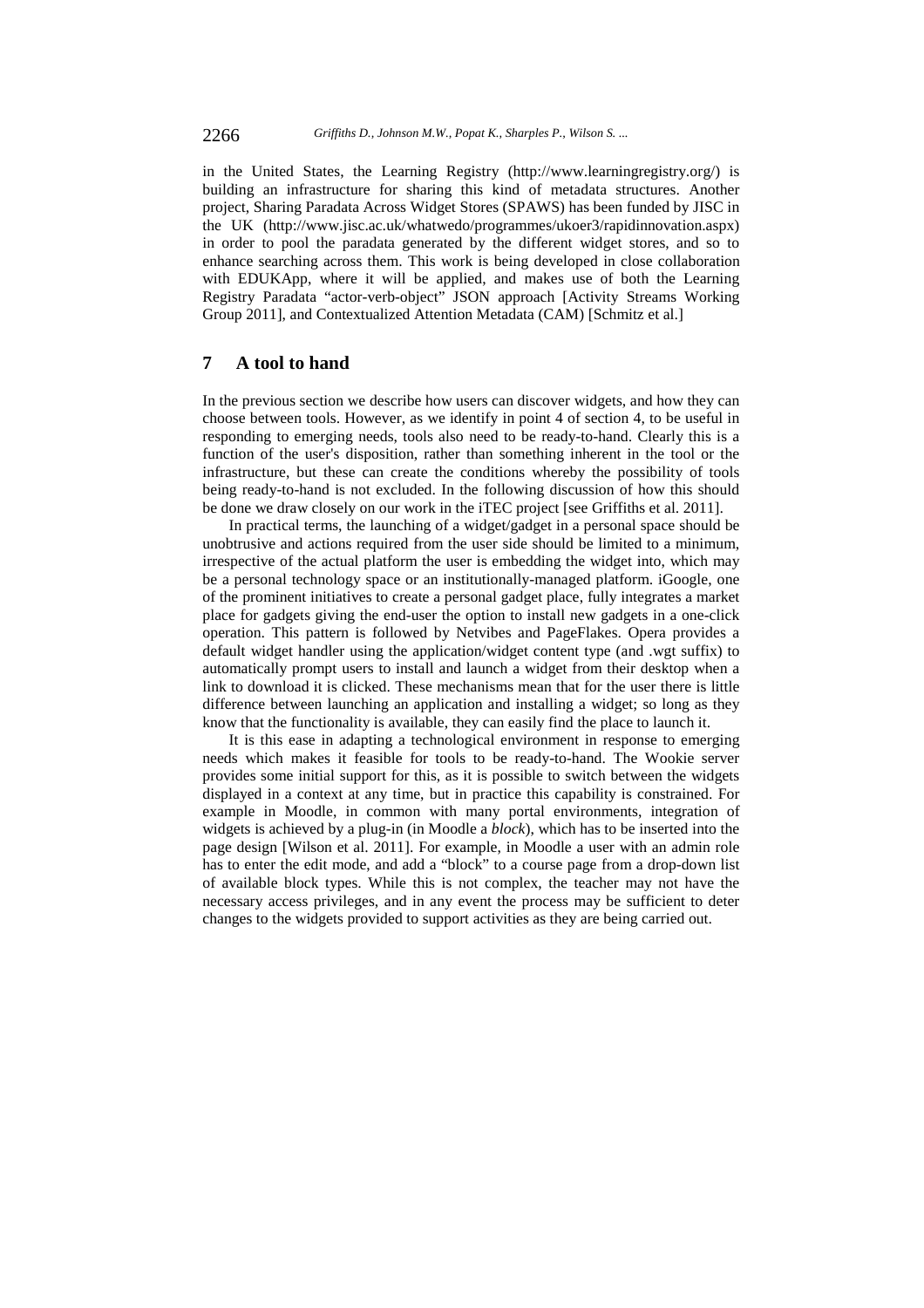#### **7.1 Scenarios for embedding a widget**

The process for embedding a widget will vary according to their activity and the environment that they are using, which leads us to identify the following scenarios which we defined during our work on iTEC [see Griffiths et al. 2011].

1. The user is logged into an existing institutional platform, such as a learning management system or interactive whiteboard space, from which they directly trigger the launch of the widget store within the platform interface. When the user selects a widget, it is automatically added to the space from within which the launched the store (for example, using IMS Basic LTI, or a connector that uses an web API exposed by the widget store).

2. The user is not logged into a platform that has a standard means of integration with the widget store, and instead launches the widget store from their browser. The user is however using the Opera web browser, and so a "launch widget" button will trigger Opera to download, install, and launch the widget on the user's desktop.

3. The user is not logged into a platform that has a standard means of integration with the widget store, and they instead access the widget store using a browser which is not "widget-aware". The user is an iGoogle user, however. The store provides a range of embedding options to the user from which the user selects the "add to iGoogle" button.

4. The user is not logged into a platform that has a standard means of integration with the widget store, and they instead access the widget store using a browser which is also not "widget-aware". The store provides a range of embedding options to the user, from which they select the option of downloading the .wgt file to side-load onto a mobile device (e.g. Blackberry, Android device running Opera etc.).

5. The user is not logged into a platform that has a standard means of integration with the widget store, and they instead access the widget store using a browser which is not "widget- aware". The store provides a range of embedding options to the user from which they select a gadget.xml URL which they copy and paste into another OpenSocial-aware platform.

6. The user is not logged into a platform that has a standard means of integration with the widget store, and they instead access the widget store using a browser which is not "widget-aware". The store provides a range of embedding options to the user from which they select JavaScript embed code which they then copy and paste into a generic web platform.

7. The user accesses the widget store directly from their browser, and wants to use a widget directly there and then without embedding it or including it in another platform. They select an option to launch and use the widget in a new window.

8. The user is accessing the widget store in one of the above ways, but wants to actually use it in another. For example, they access the store from Moodle, but want to install the widget onto a Blackberry; or they access the store from Opera, but want to embed the widget in iGoogle.

This set of scenarios makes plain that the route of greatest convenience for each user depends heavily on their context - how they arrived at the store, what they are using to access it, what other services and devices they have available. So a single embedding strategy will be insufficient - instead a widget store needs to support as many options as possible and to present them to a user based on their context. However, scenario 8 also means the store has to provide users with the means to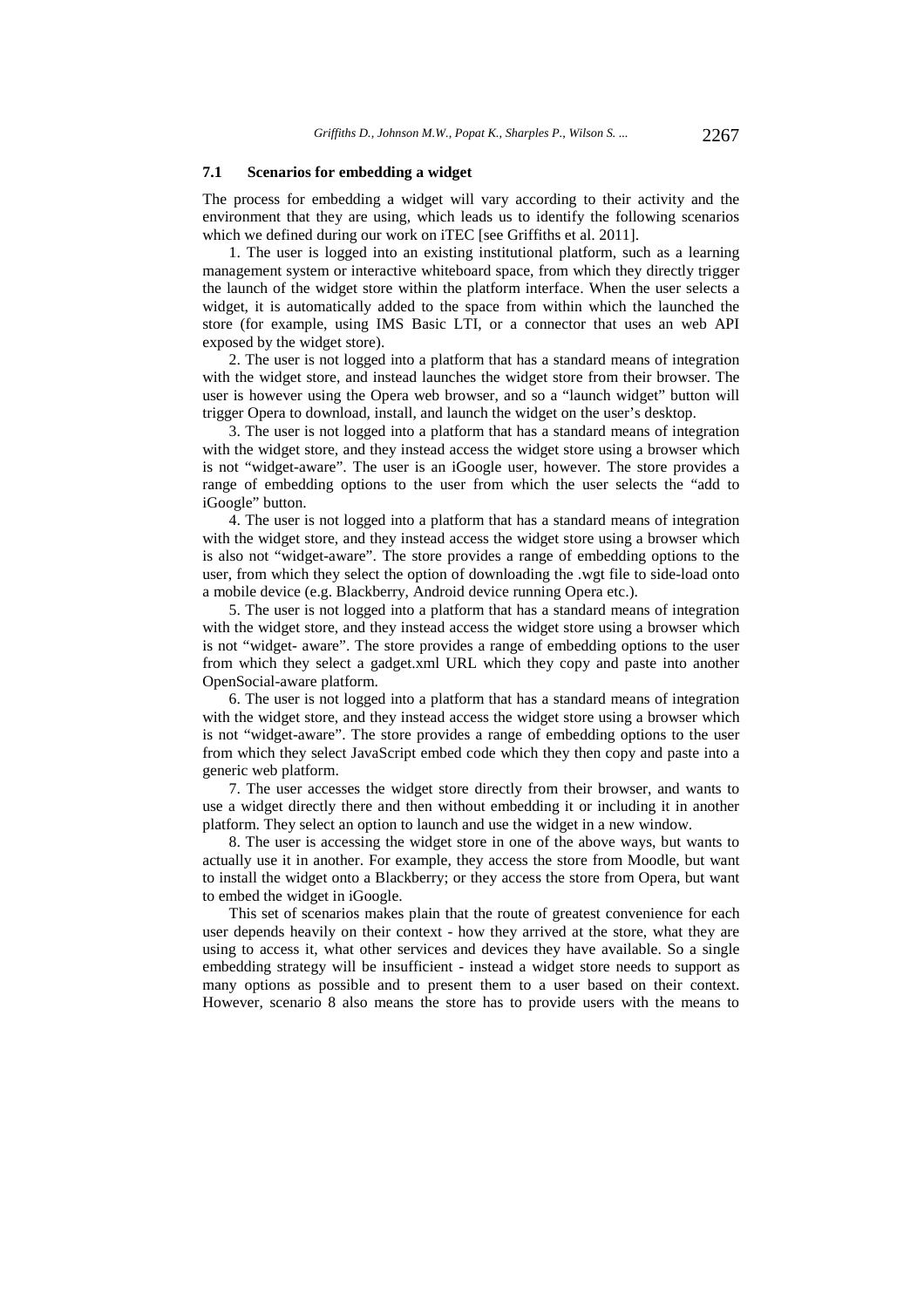choose alternatives, as the context in which they access the store may not be the context in which they wish to actually use the widget.

In principal the EDUKapp store infrastructure can meet all these scenarios, but the actual functionality provided will depend on the specific app store implementation and deployment. At an architectural level, the scenarios indicate that the store infrastructure has to be deployable in three different configurations:

- the widget store is directly user-facing, and any embedding is handled in a very loosely-coupled fashion - for example, an "add to iGoogle" link, or copying and pasting JavaScript or a URL, or providing a download link
- the widget store is directly user-facing but is embedded within another platform, such as a learning management system or portal, from which embedding of widgets is handled using an API such as IMS Basic LTI or connector component to create a seamless platform experience
- the widget store is a back-end service used by another platform to integrate into its own widget selection interface, maintaining the end-user platform's look-and-feel but extending the range of widgets available to users

### **7.2 Simplifying the host environment for widgets**

Widgets need to be embedded in host environments, because they have no means themselves of managing authentication and access. However, many portal platforms were designed before the advent of widget technologies, and are not set up to make this easy (hence the complexity of the scenarios above). Moreover, in order to provide a container for widgets, it is often necessary to deploy a heavyweight portal environment, even though much of the functionality is not required. A dedicated widget based portal could be much lighter and easier to administer, as well as providing support for widget services. Apache Rave (henceforth 'Rave') fills this gap, and provides "an out-of-the-box as well as an extendible lightweight Java platform to host, serve and aggregate (Open)Social Gadgets and services through a highly customizable and Web 2.0 friendly front-end. … It will also provide strong context-aware personalization, collaboration and content integration capabilities and a high quality out-of-the-box installation as well as be easy to integrate in other platforms and solutions." [The Apache Software Foundation 2012] In addition to OpenSocial gadgets, Wookie is also integrated to provide W3C widgets, and Activity Streams can be deployed.

Rave also enables us to address the first two aspects of unfulfilled functionality identified in section 4, point 1: *Support for multiple screen factors and user input devices.* It is anticipated that Rave will be aware of the form factor and interface of the device on which it is being displayed, and will be able to adapt accordingly. For example, on a mobile phone the workspace will consist of a collection of tiled widgets, rather than an arrangement on a page.

Using Rave it will be much simpler for educators to provide a set of widgets which support a learning activity, making use of an app store (perhaps implemented using EDUKapp) which assists them in choosing the most appropriate widgets for their particular context. It will also be simple for them to adapt this by changing the widgets or adding more, as the learning activity progresses. It is also anticipated that Rave will support inter gadget/widget messaging. The fact that it can be integrated in other platforms raises the interesting prospect of embedding a rave container in a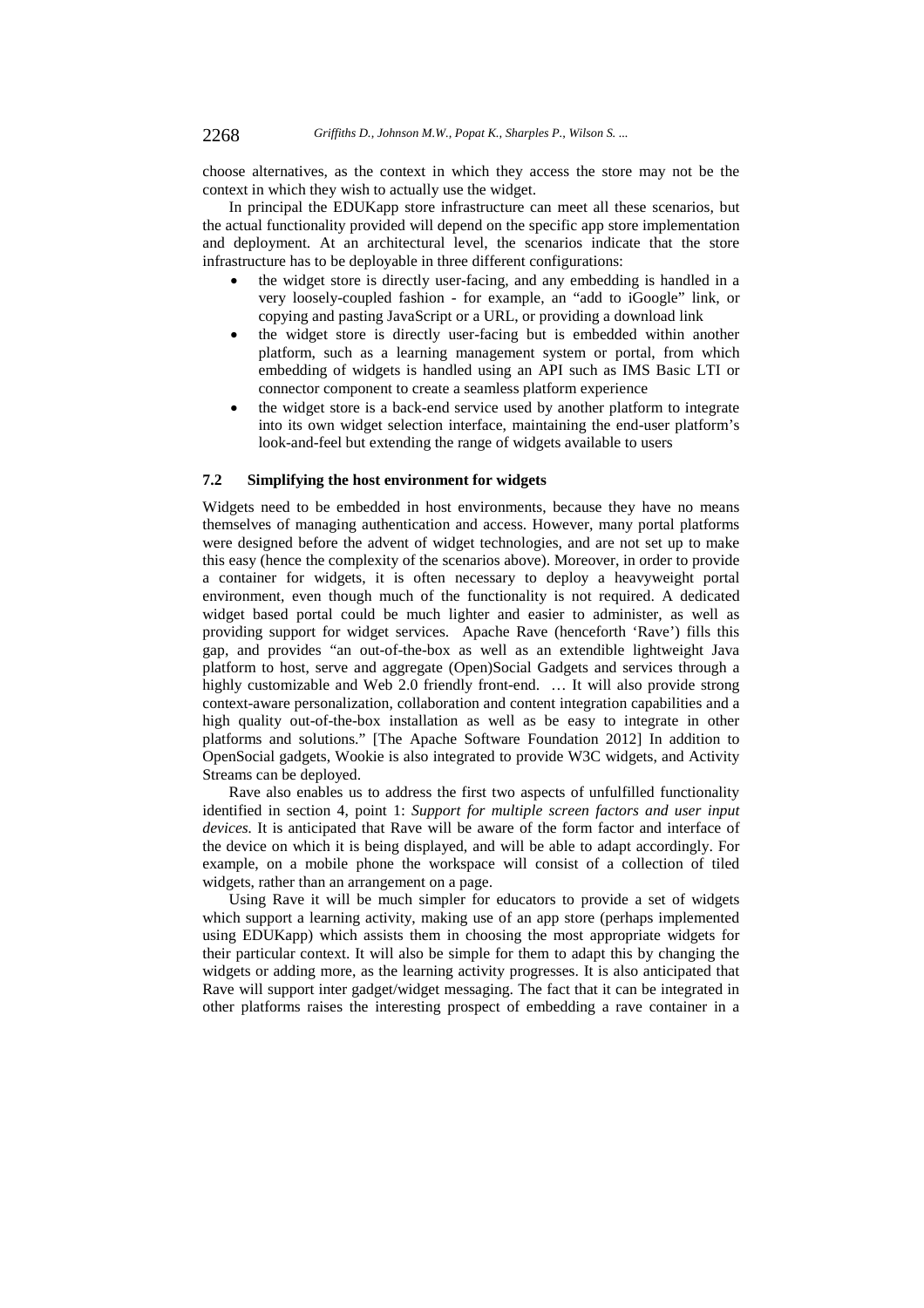VLE, easing the path to adoption. Apache Rave has already attracted interest from educational institutions, with participation in its development from Indiana University (USA), The University of Bolton (UK), and Groningen (Netherlands), the last of whom described it as "a perfect platform for our personalized University Portal" [Khudairi, S. 2012]. The UK JISC funded the Rave in Context project, which is using Rave and Wookie to build a new user interface for the popular eScience tool myExperiment [JISC 2011].

### **8 Looking towards the future**

The infrastructure which we describe above provides a solid basis for the development of innovative applications which deliver services across a range of physical and virtual spaces. However, it is worth mentioning some emerging areas which will provide a focus for future research and development.

Firstly, there is a need for a language which can describe workspaces involving widgets, services and interconnections, as a first step towards an interoperability specification. This could then be used to provision Rave and similar applications. The need for this was already recognised in [Sire et al. 2009] who propose a list of necessary elements, but it is only with the development of a suitable infrastructure that the need has become more pressing. The present authors are participating in the Omelette project (www.ict-omelette.eu), which focuses on the creation and delivery of mashups, especially those including telecommunications services, and is contributing strongly to Rave. This work suggests that such a language would need to provide descriptions at three levels. At the conceptual level it specifies the type (category) of widgets needed to meet a particular user goal. At the logical level it defines the layout and the specific widgets to be displayed in a workspace. At the physical level it provides information about access, quality of service and usage needed by a particular platform. With the promised functionality of inter-widget communication in Rave, there may also be a need for a description language for widget dependencies (e.g. this widget should be bundled with a mapping service). One possibility would be to extend the W3C packaging and configuration proposal for widgets [W3C 2011].

Secondly, work on EDUKapp has made it clear that if users want to select widgets on one platform, and use them on another (scenario 8 of the previous section), this presents interoperability challenges. To take one example, a W3C Widget can be used in any web context without any special platform support, but OpenSocial applications often need often need access to OpenSocial APIs and RPC callbacks in the container platform. Mobile platforms present still greater challenges because there are so many widget platforms to be supported. The degree to which app stores will be able to wrap or convert widgets for use in platforms other than those for which they were originally intended, or filter out widgets which are not usable in the selected context remains an open question.

Finally, while embedded browsers are available on many devices, there are many other devices which require additional work if they are to be included in services across spaces. These include in-car units, home appliances and media reproduction systems. This rich vein of future work is starting to be addressed, notably by the Webinos project (webinos.org) funded by the EU, which working on Web runtime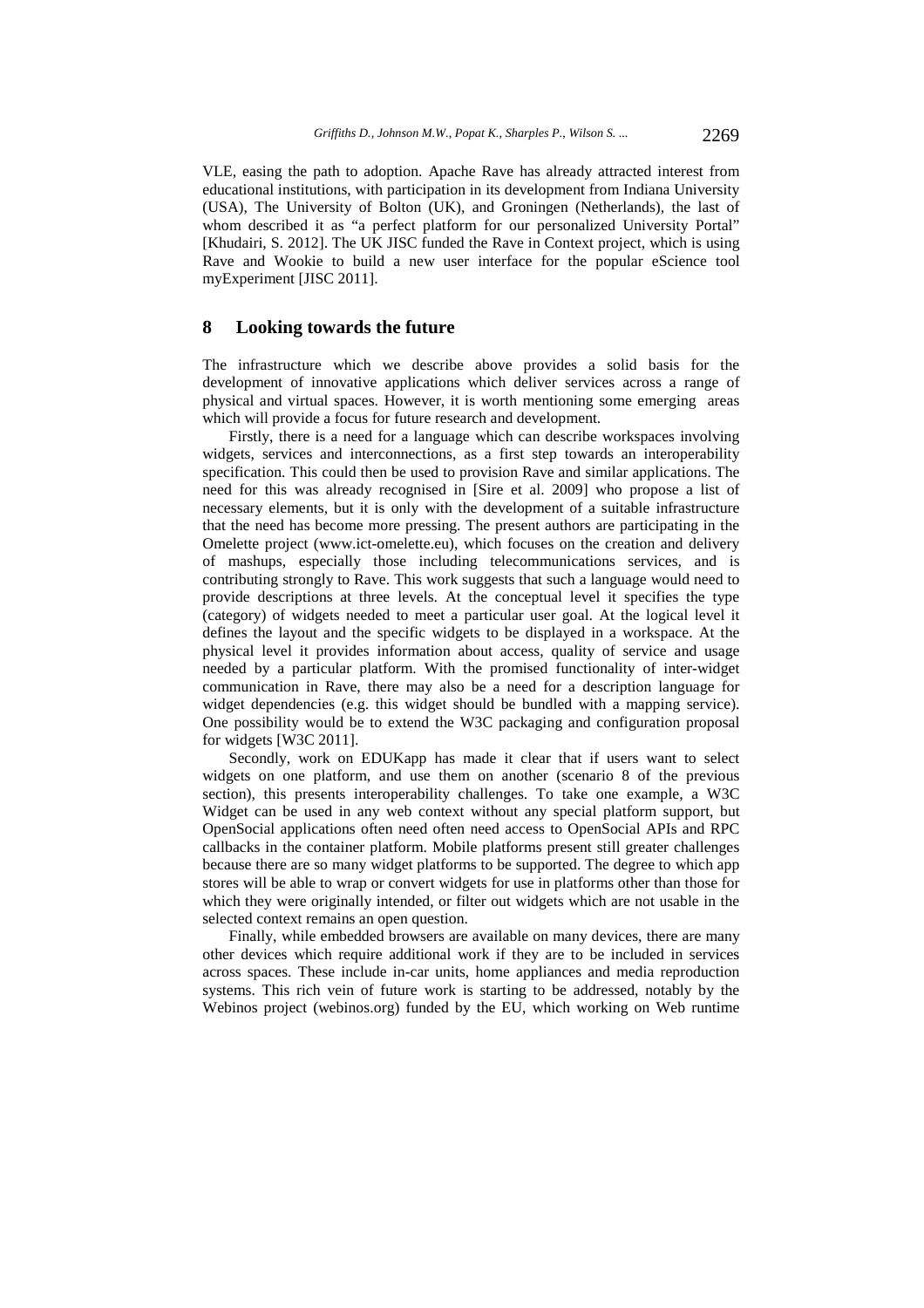extensions, to enable Web applications and services to be used and shared consistently and securely over a broad spectrum of converged and connected devices.

# **9 Conclusions**

We have told the story of a number of related software developments, all of which are related to Apache Wookie (incubating), which provide an open source and standards based infrastructure for delivering widgets across virtual and physical spaces. In doing so we have clarified the way in which this infrastructure relates to pedagogic practice, and in particular to the requirements identified by the educational researchers and developers who have been involved in it. We conclude that the Wiki server went a long way towards fulfilling the need for management of context, as identified by Severance [Severance et al. 2008], but falls short in providing users with control over their technological environment. We identify the areas of functionality which remain unfulfilled, and conclude that the app store paradigm has a strong role to play meeting them. The collaboration between three projects to develop an app store infrastructure is not only a heartening example of the efficacy of open source development, but also provides a missing piece in the infrastructure of the delivery of widget services. The use of an app store, however, does not resolve all problems of embedding services, as the iTEC embedding scenarios demonstrate, and this points to an important role for Apache Rave for delivering and embedding educational workspaces across a range of platforms.

We do not suggest that this reflection on the infrastructure we have described resolves the pedagogical questions underlying the PLE and learning design approaches which we have discussed, but rather that they constitute an informed hypothesis identifying a valuable direction for continuing research into educational technology. This will be carried out by the authors in the context of the large scale iTEC pilots to be conducted in schools across Europe, and by other projects which have contributed to the development of the infrastructure.

## **Acknowledgements**

We would like to acknowledge the support provided by the European Commission through the iTEC and Omelette projects which are funding our current work reported here, and their past funding for the TENCompetence, ROLE and iCAMP projects. We acknowledge the support of JISC for the EDUKapp and SPAWS projects, and thank OSS Watch for their facilitation of the process of applying for Wookie's admission to the Apache Incubator.

# **References**

[107th US Congress 2002] 107th US Congress.: "No Child Left Behind Act of 2001"; Public Law 107-110 (2002). Retrieved from

http://www2.ed.gov/policy/elsec/leg/esea02/107-110.pdf

[Activity Streams Working Group 2011] Activity Streams Working Group.: "JSON Activity Streams 1.0."; (2011). Retrieved from http://activitystrea.ms/specs/json/1.0/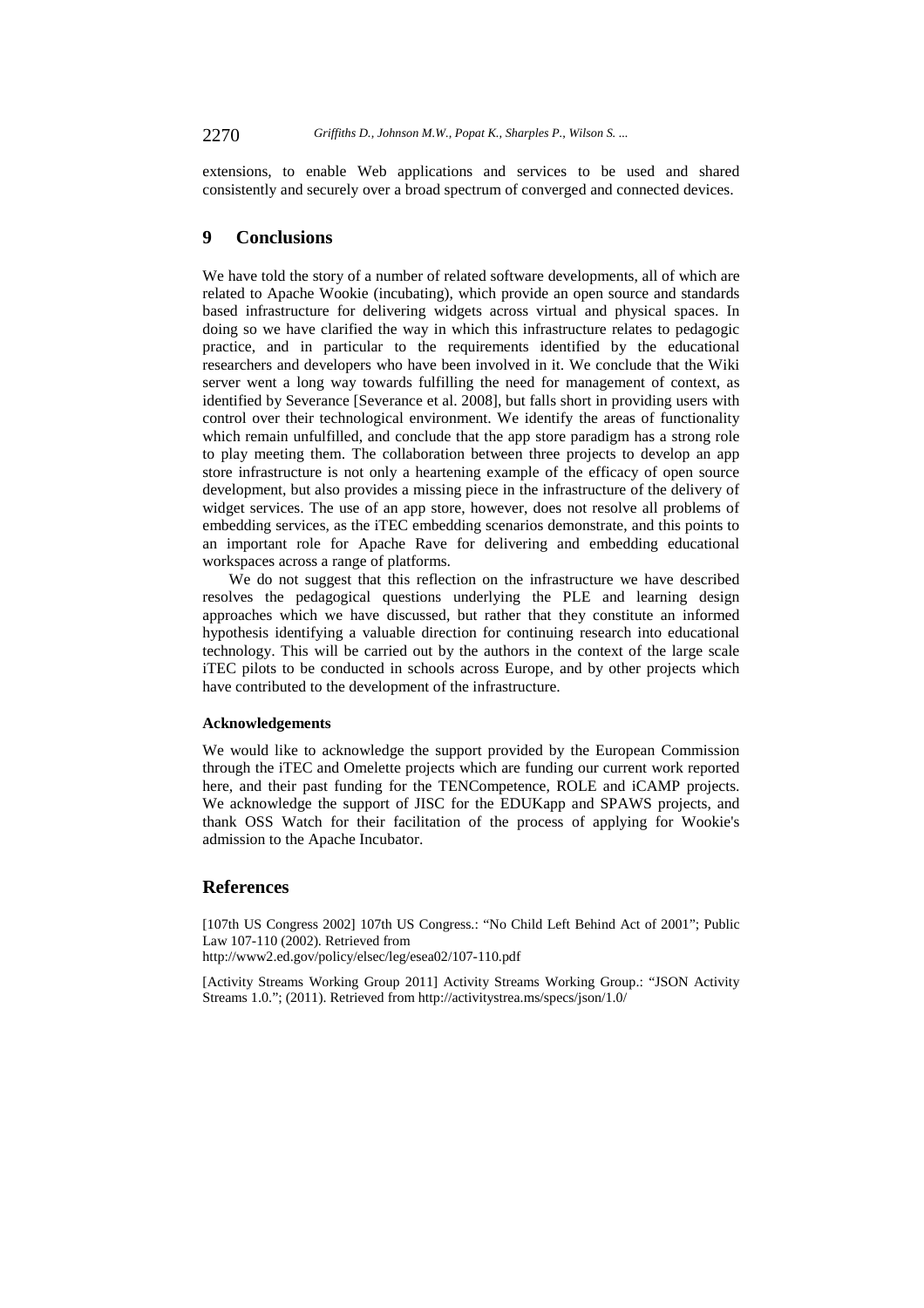[Beer 1985] Beer, S.: "Diagnosing the system for organizations"; John Wiley & Sons, Inc, New York (1985)

[Britain and Liber 2004] Britain, S., Liber, O.: "A Framework for the Pedagogical Evaluation of eLearning Environments"; JISC CETIS report (2004), Retrieved April 15<sup>th</sup> from www.elearning.ac.uk/resources/VLEFullReport08.doc

[Cui et al. 2007] Cui, Y., Chipchase, J., Ichikawa, F., Tokyo, N. D.: "A Cross Culture Study on Phone Carrying and Physical"; in N. Aykin (Ed.), "Usability and Internationalization: HCI and Culture", Springer, Berlin / Heidelberg (2007), 483-492

[Deem 2007] Deem, R., Hillyard, S., Reed, M.: "Knowledge, Higher Education, and the New Managerialism: The Changing Management of UK Universities"; OUP, Oxford (2007)

[Gibson 1977] Gibson, J. J.: "The Theory of Affordances"; In R. Shaw, J. Bransford (Eds.), "Perceiving, Acting, and Knowing", (1977)

[Griffiths 2009] Griffiths, D., Beauvoir, P., Liber, O., Baxendale, M. B.: "From Reload to ReCourse: learning from IMS Learning Design implementations"; Journal of Distance Education, 30, 2 (2009)

[Griffiths and Liber 2008] Griffiths, D., Liber, O.: "Opportunities, Achievements, and Prospects for Use of IMS LD"; In L. Lockyer, S. Bennett, S. Agostinho, B. Harper (Eds.), "Handbook of Research on Learning Design and Learning Objects: Issues, Applications, and Technologies", IGI Global (2008), 87-112

[Griffiths et al. 2011] Griffiths, D., Johnson, M. W., Popat, K. iTEC deliverable D8.1: Initial investigative summary of tools and development of mashup connectors, (2011). Retrieved from http://itec.eun.org/web/guest/results

[Griffiths et al. 2012] Griffiths, D., Johnson, M. W., Popat, K., Sharples, P., Wilson, S.: "The Wookie Widget Server: a case study of piecemeal integration of tools and services". Journal of Universal Computer Science, Vol. 18, Issue 11, (2012), 1432-1453

Accepted for publication in the special issue on Service oriented architectures, cloud computing applications, services and interoperability, (2012)

[Heidegger 1962] Heidegger, M.: "Being and Time"; Translated by John Macquarrie and Edward Robinson. SCM Press, London (1962)

[IMS Global Learning Inc 2003] IMS Global Learning Inc.: "Learning Design Specification Version 1"; (2003). Retrieved from http://www.imsglobal.org/learningdesign/

[JISC 2011] JISC: "Rave in Context Project Summary"; JISC Research Infrastructure Programme (2011). Retrieved April 15, 2012, from

http://www.jisc.ac.uk/whatwedo/programmes/researchinfrastructure/Rave in Context.aspx

[Johnson and Liber 2008 (a)] Johnson, M. W., Liber, O. (Eds): "Personal Learning Environments". Special Issue of the Journal of Interactive Learning Environments, 16, 1 (2008)

[Johnson and Liber 2008 (b)] Johnson, M., Liber, O.: "The Personal Learning Environment and the human condition: from theory to teaching practice"; Interactive Learning Environments, 16, 1 (2008), 3-15.

[Johnson and Sherlock 2011] Johnson, M. W., Sherlock, D.: "Animating the technological transformation of the University: Agent based modelling and the University Flight Simulator; Proc. CAL 11. Learning Futures: Education, Technology & Sustainability,(2011). Retrieved from

http://elsevier.conference-services.net/resources/247/2253/pdf/CALX2011\_0304.pdf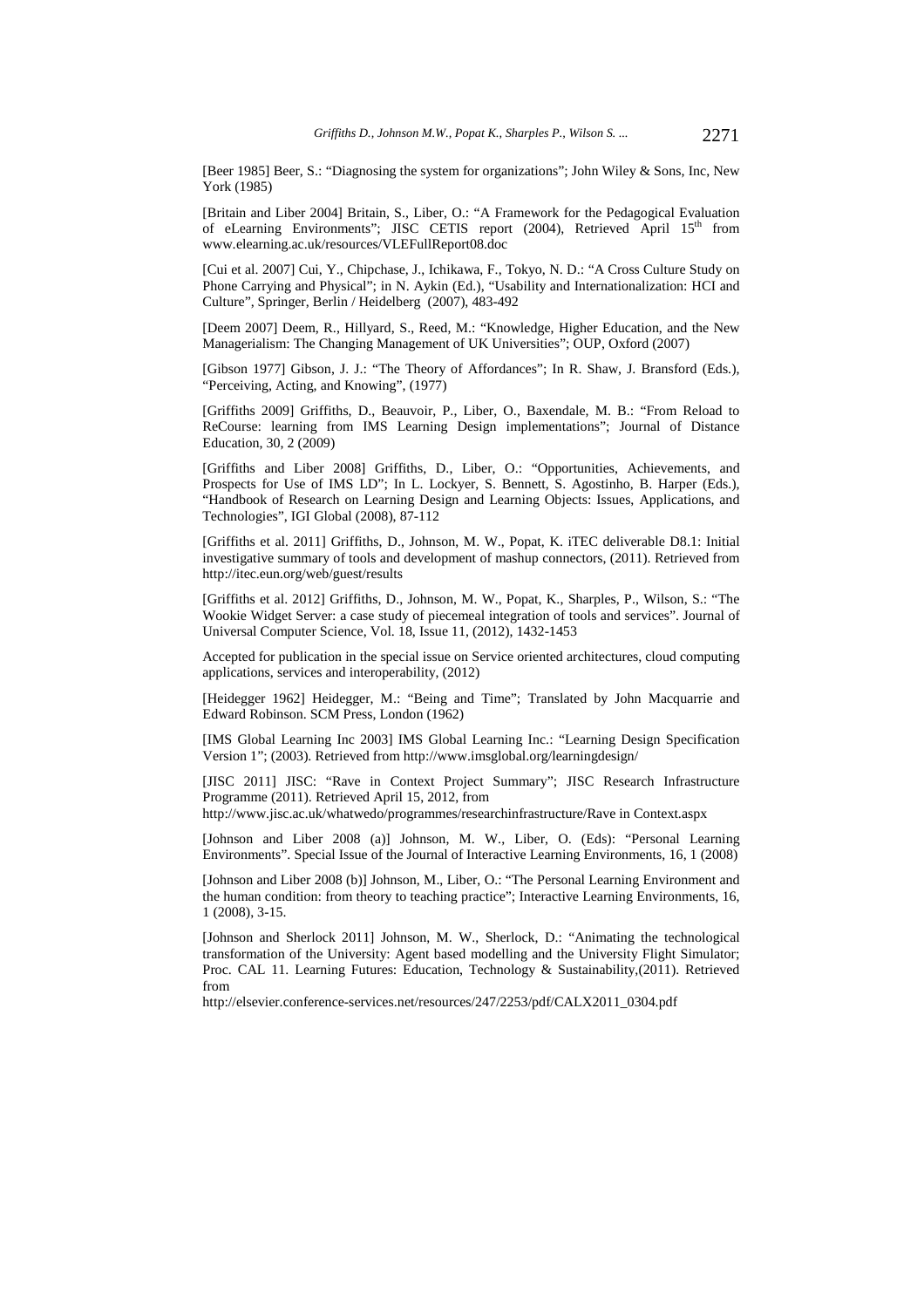[Johnson et al. 2011] Johnson, M., Griffiths, D., Wang, M.: "Positioning Theory, Roles and the Design and Implementation of Learning Technology"; J.UCS (Journal of Universal Computer Science), 17, 9 (2011), 1329-1346

[Joyce 2012] Joyce, J.: "Raspberry Pi computer: Can it get kids into code?"; BBC News 29<sup>th</sup> February 2012, Retrieved April 10, 2012, from http://www.bbc.com/news/technology-17192823

[Khudairi, S. 2012] Khudairi, S. X.: "The Apache Software Foundation Announces Apache Rave as a Top-Level Project"; public announcement. Retrieved April 15, 2012, from http://mail-archives.apache.org/mod\_mbox/www-announce/201203.mbox/%3C1332856837.39 034.YahooMailNeo@web29706.mail.ird.yahoo.com%3E

[Koper and Tattersall 2005] Koper, R., Tattersall, C.: "An Introduction to Learning Design"; in Koper, R. and Tattersall, C. (Eds.), "Learning Design: modelling and implementing networkbased education & training, Springer Verlag, Berlin (2005), 3-20

[Laanpere et al. 2006] Laanpere, M., Kikkas, K., Väljataga, T.: "iCamp Deliverable D2.2., iCamp Building Blocks, Version 1". Retrieved 15<sup>th</sup> April 2012 from http://www.icamp.eu/wpcontent/uploads/2007/05/d22\_\_\_icamp\_\_\_building-blocks.pdf

[Laurillard 1993] Laurillard, D.: "Rethinking University Teaching: a framework for the effective use of educational technology"; Routledge, London (1993)

[Law and Chatterjee 2010] Law, E., Chatterjee, A.: "ROLE D1.6: Review on the Requirements Analysis Methods". Retrieved 15<sup>th</sup> April 2012 from http://www.role-project.eu/wpcontent/uploads-role/2009/02/role-deliverable-1.5-1.61.pdf

[Manacorda 2010] Manacorda, E.: "Stallman: The iBad? A serious threat to individual freedom." The Daily Wired, 12<sup>th</sup> May 2010. Retrieved from http://daily.wired.it/news/tech/stallman-the-ibad-a-serious-threat-to-individual-freedom.html?p age=2#content

[Marathe and Sundar 2011] Marathe, S., Sundar, S. S.: "What Drives Customization? Control Or Identity?" Proc. Annual Conference on Human factors in Computing Systems;. ACM, New York (2011), 781-790

[Muchmore 2011] Muchmore, M.: "Apple's Mac App Store: Hands On"; PC Magazine, 6<sup>th</sup> January 2011. Retrieved 15<sup>th</sup> April 2012 from http://www.pcmag.com/article/print/258979

[Neal 2011] Neal, D.: "The Design of Performance Pay in Education"; National Bureau of Economic Research Working Paper, NBER Working Paper No. 16710 (2011). Retrieved 15<sup>th</sup> April 2012 from http://www.nber.org/papers/w16710

[Norman 1988] Norman, D. A.: "The Psychology of Everyday Things"; Basic Books, (1988)

[Olivier and Liber 2001] Olivier, B., Liber, O.: "Lifelong Learning: The Need for Portable Personal Learning Environments and Supporting Interoperability Standards"; JISC CETIS working paper (2011). Retrieved  $15<sup>th</sup>$  April 2012 from http://wiki.cetis.ac.uk/images/6/67/Olivierandliber2001.doc

[Pask 1975] Pask, G.: "Conversation, Cognition, and Learning"; Elsevier , New York, (1975)

[Sawyer 2011] Sawyer, R Keith.: "What makes good teachers great? The Artful Balance of Structure and Improvisation"; in Sawyer, R Keith (Ed.) "Structure and Improvisation in Creative Teaching", Cambridge University Press, Cambridge (2011) 1-24